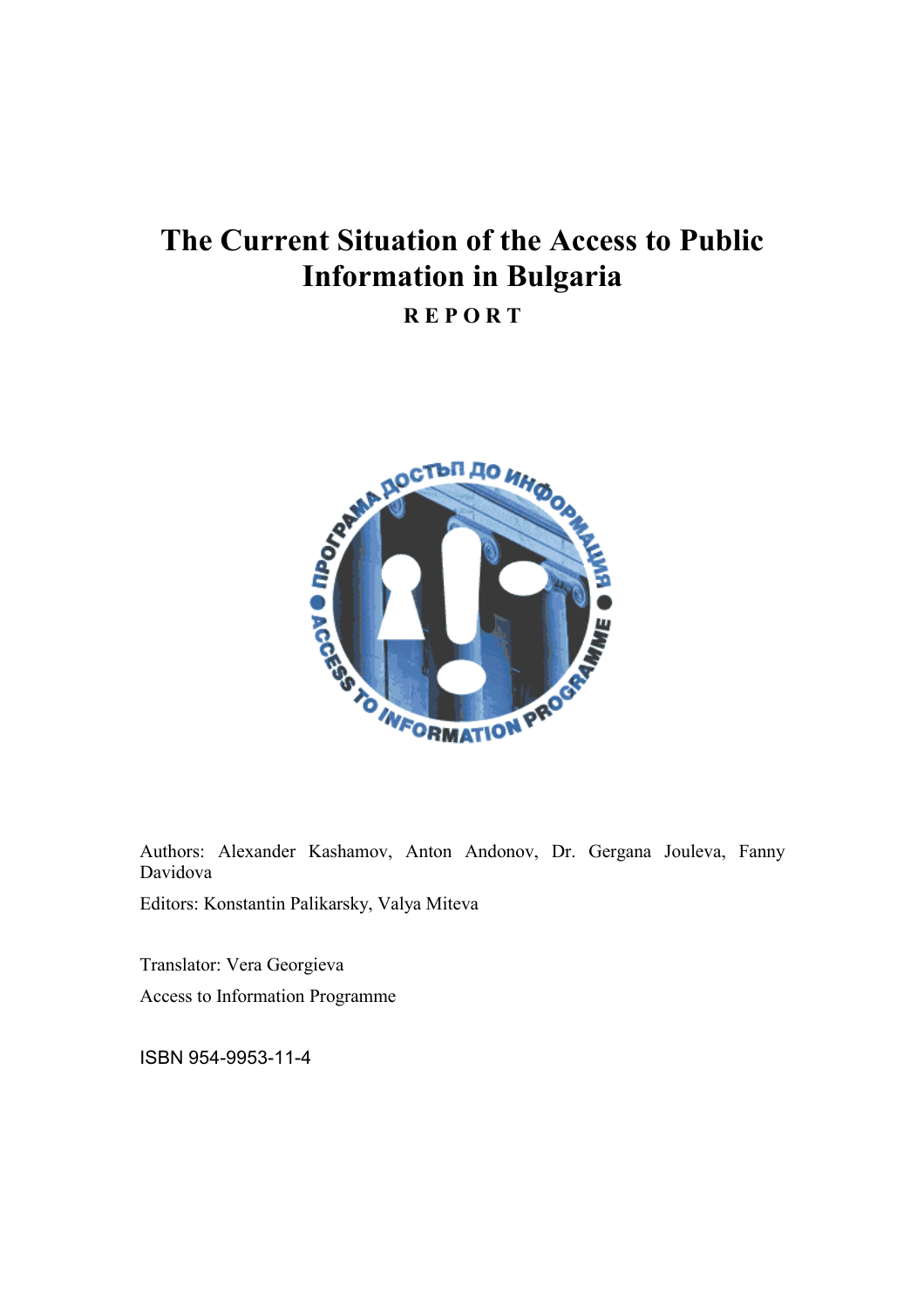## **Table of contents:**

| "FREEDOM OF INFORMATION" AND "RIGHT OF ACCESS TO INFORMATION"  8     |
|----------------------------------------------------------------------|
|                                                                      |
|                                                                      |
| SPECIAL LAWS REGULATING THE RIGHT OF ACCESS TO INFORMATION 12        |
|                                                                      |
|                                                                      |
| SECONDARY LEGISLATION RELATED TO THE ADMINISTRATIVE REFORM PROCESS   |
| <b>LEGISLATION RELATED TO THE RESTRICTIONS ON THE FREEDOM OF</b>     |
|                                                                      |
|                                                                      |
| THE PROTECTION OF INFORMATION CLASSIFIED AS STATE OR OFFICIAL SECRET |
|                                                                      |
|                                                                      |
|                                                                      |
|                                                                      |
|                                                                      |
|                                                                      |
|                                                                      |
| FULFILMENT OF THE OBLIGATIONS UNDER APIA BY THE BODIES OF THE        |

**EXECUTIVE POWER (FINDINGS OF THE PILOT SURVEY CONDUCTED BY THE AIP).. 29**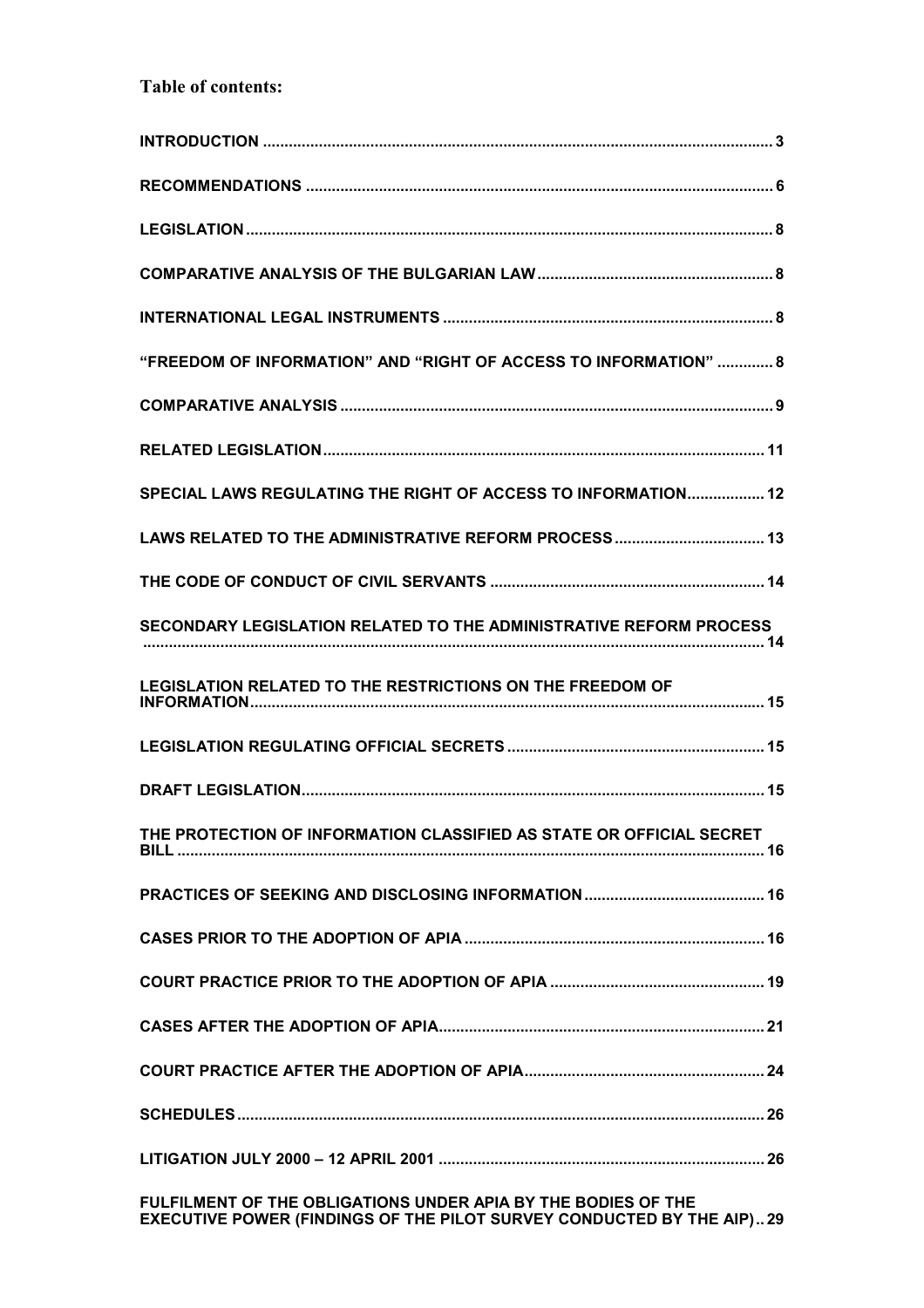#### **Introduction**

The Access to Information Programme Foundation is presenting its first Report on the status of access to information in Bulgaria. The goal of the report is to outline the developments in the right to information field and its exercising in connection to the most important event in this sphere which took place last year, i.e. the adoption of the Access to Public Information Act.

This Report covers also the time prior to the adoption of the law when citizens, journalists and NGOs exercised their right to information in accordance with the provisions of Art. 41 of the Constitution and the existing legal regulations. We have included that period not only to outline the context, but also because of our conviction that it is very important for the adoption of the law itself and the preparations for its enforcement. We believe that legal norms are translated into life only in the course of their application and that their successful enforcement depends on all parties concerned: citizens, legal entities and public administration.

The Access to Information Act ushered a new stage in the exercise of the right to information at least for the simple reason that it provides for judicial review.

We tried to describe the current condition of the right to access information by applying our experience in drawing up the Concept Paper on Access to Information Legislation in Bulgaria and by using the outcomes of our participation in the public debate on the access to public information bill<sup>1</sup>.

As to the summary of the practices related to the exercising of the right to information, the AIP used the cases, which have been brought to us for legal consultation since 1997. These cases are presented systematically in a special database. Although they are not exhaustive, they are quite representative of the way in which the right of access to information is exercised. People refer to us cases of refusal to provide information when they understand that their right has been violated and they are prepared to seek remedy. A special section is dedicated to the litigation in which the AIP provided legal assistance since the adoption of APIA.

The study is based on the findings of various surveys we have conducted for the last few years, such as *Fundamental Principles and Concepts of a Future Law on the Access to Information – Survey of the Opinion of Lawyers and*  Journalists (1998)<sup>2</sup>, Public Registers Situation (1999)<sup>3</sup>, and Fulfilment of the *Obligations under APIA by the Bodies of the Executive Power – a Pilot Survey<sup>4</sup>* .

Special importance is attached to the training and discussions held over the years with various groups – public administration, journalists, NGOs, lawyers – on the standards of the right to information, the bill and the Act. These

<sup>&</sup>lt;sup>1</sup> See www.aip-bg.org/socia\_bg.htm for the public debate on the access to public information bill in Bulgaria.

<sup>&</sup>lt;sup>2</sup> See *Access to Information – Survey Research Report within the Framework of the Project on the Development of a Concept of an Access to Information Law*, AIP and ASA, July – September 1998, www.aip-br.org.

<sup>&</sup>lt;sup>3</sup> See *Public Registers Situation (Survey Research Report)*, Sofia, February 2000, www.aip-bg.org. <sup>4</sup> See the Schedules to this Report on the findings of the survey.

<sup>&</sup>lt;sup>4</sup> See the Schedules to this Report on the findings of the survey.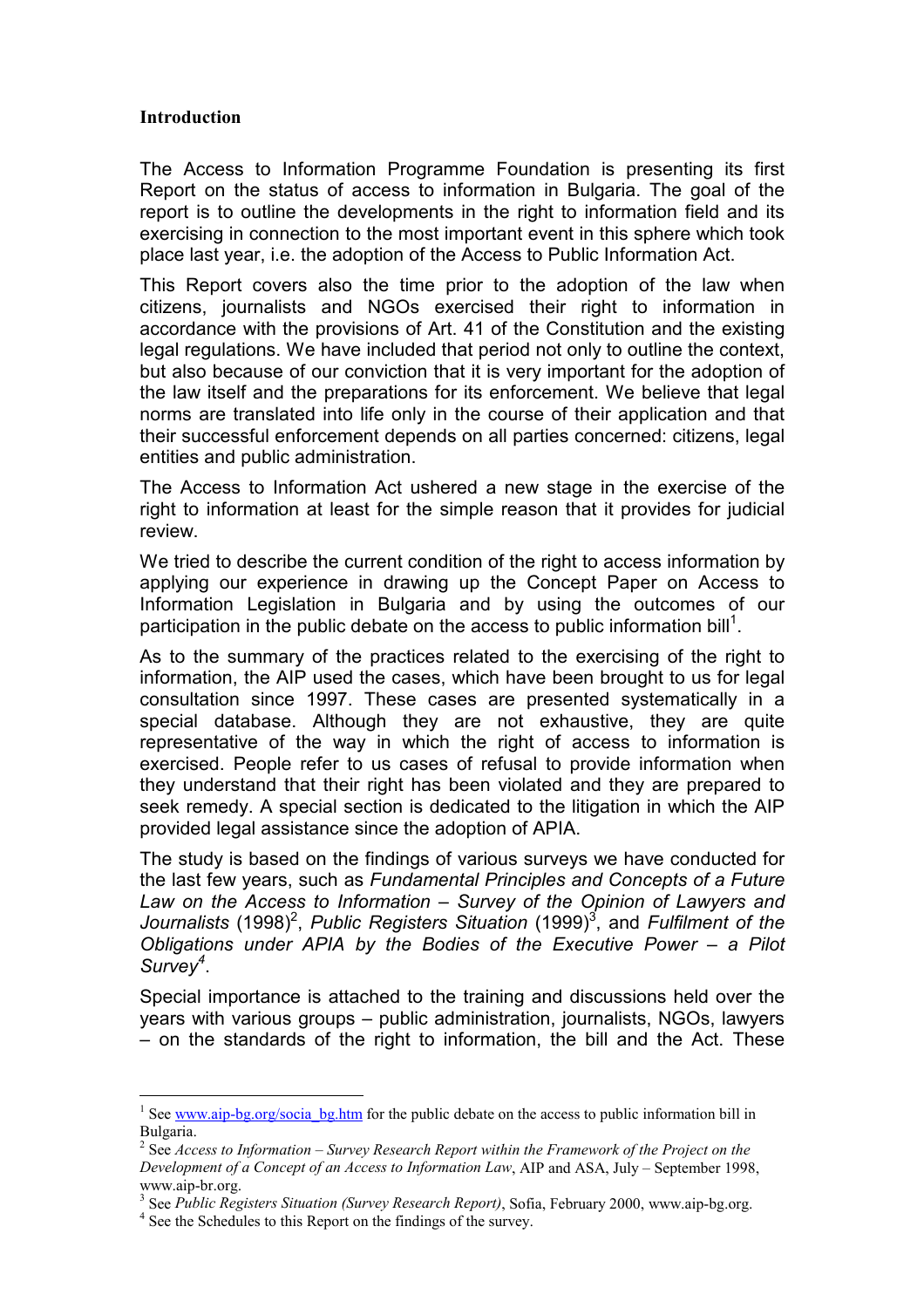meetings, held all over the country helped us learn the practices of seeking and providing information in various public institutions.

The support to the effective application of the Access to Public Information Act is and will continue to be the goal AIP will pursue in the next years to come.

Although only implied in the Act, the purpose of this legislation is to create the general rules for government transparency and opportunities for informed participation of citizens through access to information, held by central government authorities, local governments and other public institutions. Part of this information relates to the everyday life of the citizens – their health, the environment, or the public order in their communities. Citizens need timely access to this information either through the media or on individual basis to make their day-to-day choices. In this sense, information is a utility, a precondition for human action. When central or local government authorities impede the access to the information they hold, they actually hamper human activities and make them more costly. When information is kept for internal use only, the public administration arouses justified suspicion that the ultimate goal is to manipulate human actions. When they disclose the information collected and held (including information about their own intentions), central and local government bodies reduce their operational costs and offer additional opportunities for choice, freedom and responsibility of the citizens. The laws on the access to information aims at actively informing the general public and ensuring free access to information.

The disclosure of the information public authorities have collected, are collecting or will collect is only one aspect of its use. There should also exist somebody seeking this information in order to match it with already familiar facts and to utilise it.

The countries that are currently in the process of drafting legislation setting the rules of democratic societies (including the freedom of information laws) suffer of natural or artificial scarcity of information for citizens. The natural scarcity of information relates to the fact that information is missing, is scattered or belongs to someone else. The artificial scarcity relates to "the culture of secrecy", or the use of information for private purposes. Insofar as the government collects information from the citizenry in the name of the common good, this information does not belong to the government. The government is only the projection of the sovereign power of the people or the voters who need information in order to shape their opinion and make an informed choice.

Often we fail to overcome in a reasonable and definitive manner our respect for the "secrecy". We tend to believe that there is no sense of filing applications, follow procedures or seek remedy in courts.

Bulgaria is no exception to the other transition countries in Central and Eastern Europe in terms of its track record in adopting freedom of information laws.

The old regime was all too secretive with regard to secrets themselves and the access to them. Researchers could get access to documents and records only to a certain level and with a special authorization.

The list of the categories of information, protected as state secrets was published only after the changes of 1989. We gradually learned about the manner and procedures of classifying information.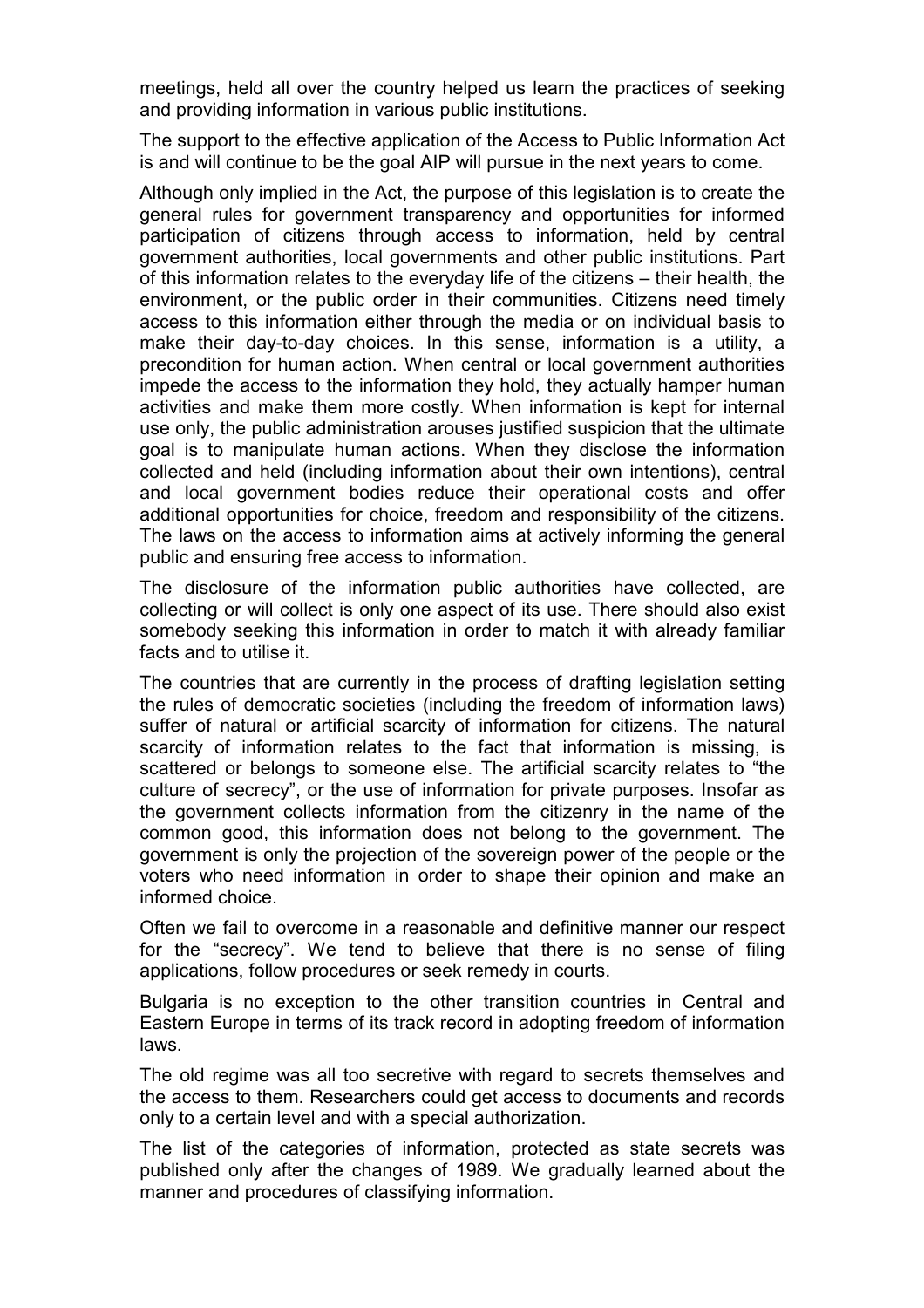In 1998, the Access to Information Programme (AIP) conducted a survey to examine the attitudes of lawyers and journalists to the fundamental legal principles underlying the freedom of information. The findings revealed that even those expert groups believed that legitimate interest should exist when seeking information. There is similar wording of the provisions of Art. 41, para 2 of the Constitution. The cases that the AIP was receiving in the last four years now come to show that it will take long time to overcome these attitudes among both the public administration and the public at large.

The right of the citizens to information has been enshrined for the first time in the new Constitution (July 1991).

In the initial phase of the changes, citizens' groups and movements were most interested in the free access to environmental information.. Citizens were not informed about the dangerous effects in the wake of the Chernobyl disaster. The 1991 Environmental Protection Act included a special chapter on the access to information. That was definitely a step on the right track. The law introduced the principle of access to information without the need for justifying special legitimate interest. It also provided for judicial review in the cases of refusal to disclose information.

In 1992, a group of legal experts started drafting the first Access to Information bill. The initiative did not develop any further beyond the working group level. No programme existed to adopt this kind of legislation - to set the rules and procedures for disclosure of documents on the operations of the government apparatus and the secret services of the old regime. There was no strong public pressure either.

The Access to Documentary Information of the Former State Security Service Act has a long history that was finalised this year. The Archives Bill, although pending in the legislative programme of several parliaments, has not been passed yet.

The Constitutional Court issued a series of rulings referring to Art. 41 of the Constitution of the Republic of Bulgaria but mainly in conjunction with other "information rights", e.g. the freedom of speech and the freedom of expression.

It was not until 1996 that the provisions of Art. 41 were given detailed interpretation in a Constitutional Court ruling. But here again Bulgaria is not unique. In most countries, the common provisions on the citizens' right to information are associated with the enactment of new legislation on the freedom of mass media or telecommunications laws.

Only afterwards the need arises to regulate the right of each individual citizen to access public information. Thus in Bulgaria the historical development of this right is reproduced within short time limits.

The Programme of the ADF (Allied Democratic Forces) Government (1997 – 2001) regarded the Access to Public Information Act as an administrative reform process law.

The Access to Information Programme (AIP), a unique organisation in Central and Eastern Europe, was established in 1996.

The AIP maintained the public debate on the importance of the freedom of information ever since its foundation.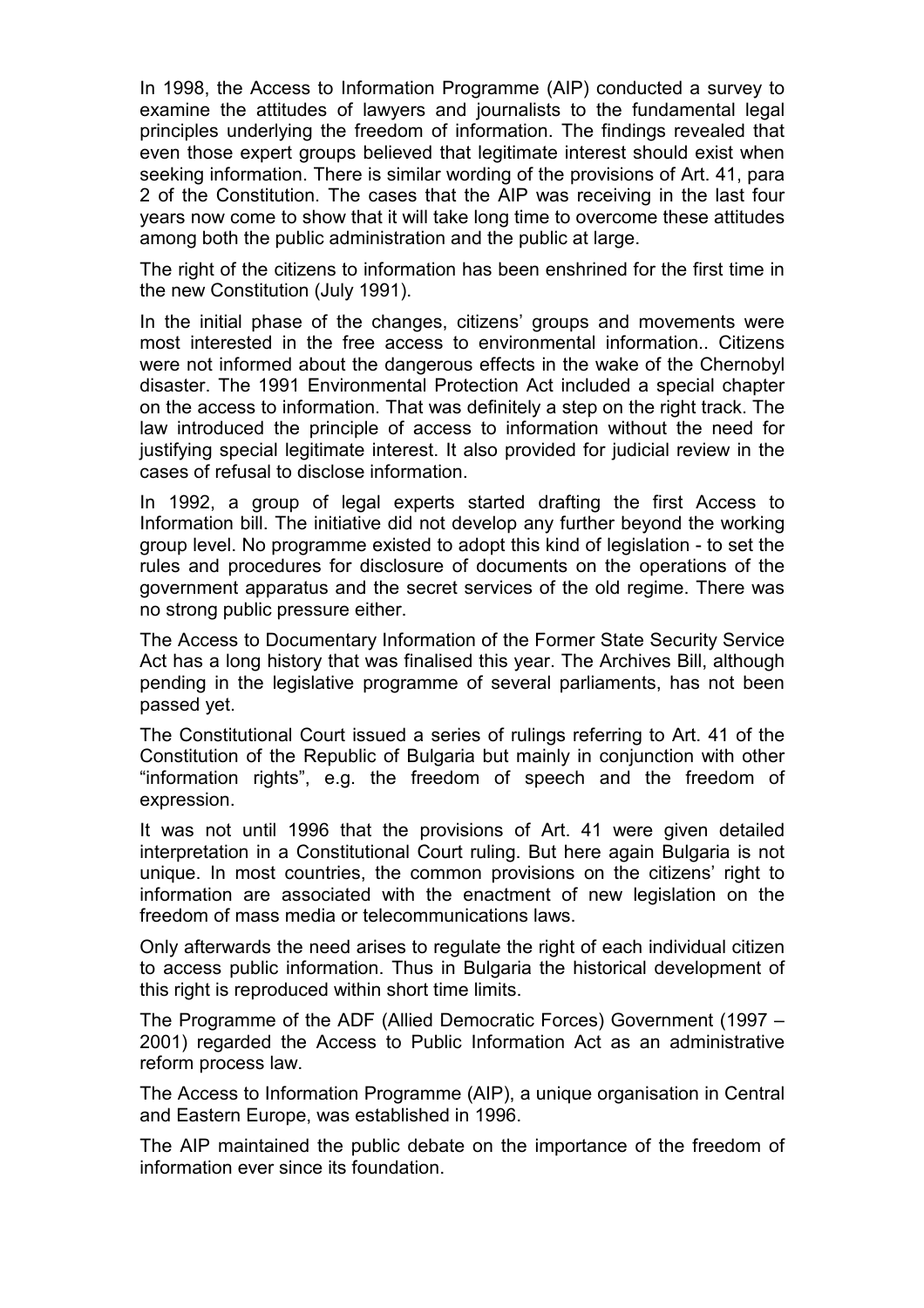The AIP has always based its activities, comments and reviews of the existing laws, on specific actual cases. This makes the debate more detailed; existing legal regulations are put into a system for seeking information and continuous training in these legal standards is facilitated.

The systematic presentation of the existing legislation and the comparative studies of the laws of other countries contributed to the development of the Concept Paper on Access to Information Legislation in Bulgaria. The several public discussions of the concept paper brought the specific features of this legislation and its application to the knowledge of the general public. Thus the AIP carried out extensive advocacy campaign to promote the access to information legislation in Bulgaria, participating in each stage of the legislative process.

Therefore our Report starts with recommendations to the institutions envisioned in APIA.

## **Recommendations**

### **1. Legislation**

#### **1.1. To adopt legislation regulating the access to bills prior to their approval by the Council of Ministers**

The recent practices of involving interest groups and organisations in the discussion of bills should continue and build on regulatory basis. The public debate on various bills produces at least two positive effects. Firstly, the general public becomes aware of the future legal norms; and, secondly, the opinion of wider sections of the population is taken into account, which contributes to the future more successful application of the respective law.

#### **1.2. To adopt the Personal Data Protection Act**

The 38<sup>th</sup> National Assembly has passed the personal data protection bill at first reading. It is very important for the PDPA to be adopted with a view to the successful application of APIA by using the same definition of the term "personal data" in both the PDPA and APIA. Proper funding of the enforcement process should be provided.

## **1.3. To adopt the Classified Information Act**

The bill on the protection of information classified as state or official (service) secret has been submitted for approval to the Council of Ministers. The submission of this bill to the next National Assembly and its adoption are very important for the successful application of APIA. Proper funding of the enforcement process should be provided.

#### **1.4. To adopt the Archives Act**

The idea of adopting a law on archives (the State Archives Office) stood on the agenda of several successive convocations of the National Assembly. The adoption of such legislation is important for the harmonisation with the standards of modern democracies. It is important for these standards to be taken into consideration in the sphere of the access to information and the restrictions of this right by law, although the information kept with the State Archives Office of the Republic of Bulgaria is excluded from the scope of application of APIA. A public debate should be conducted on the bill in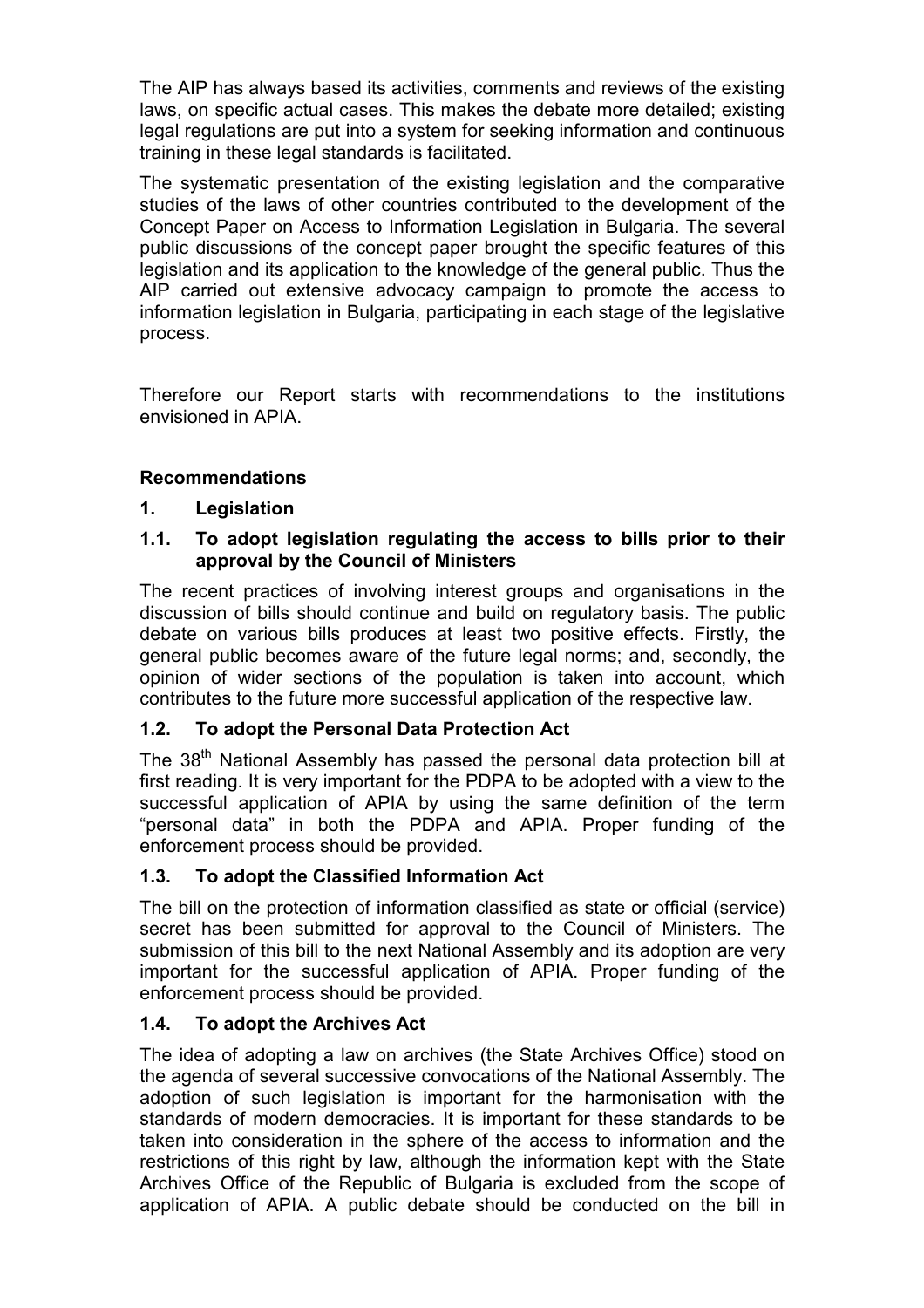accordance with recent practices. The suggestions raised in the course of the public debate should be taken into account in the finalisation of the provisions of this law.

- **2. To facilitate the Application of the Law**
- **2.1. To establish administrative structures to facilitate the citizens' access to public information – reading rooms, authorised officials to collect and examine applications**
- **2.2. To set up public registers of all documents kept and generated by central and local government authorities, including those holding information classified as state or official secret. These registers should feature at least the name/number of the document, its classification (if any), its date and the generating authority**

### **2.3. To set the internal official documents (internal rules, orders, etc.) in compliance with the requirements of APIA**

The successful application of APIA largely depends on the compliance of the norms regulating the day-to-day communication between citizens and the administration with the principles and standards underlying this legislation. Therefore the internal rules of public institutions should be reviewed in the light of APIA and the fundamental principle of openness and transparency in the operations of the public administration.

### **2.4. To train the public administration in the implementation of the law, i.e. strengthening of the administrative capacity**

The experience of the AIP in the explanations of APIA comes to show that the public administration takes keen interest in training when the laws introduce new obligations of civil servants. The AIP and other non-governmental organisations can provide effective assistance and services to central and local government bodies in the training related to APIA.

### **2.5. To develop and disseminate information materials explaining the right to information and the procedures prescribed by the law**

In 2000, after the adoption of APIA, the AIP prepared two handbooks outlining the specific steps to be undertaken in the exercise of the rights and the fulfilment of the obligations envisioned in APIA for the various parties involved in the process. As more practical experience is gained, these handbooks should be updated and published again. This is a sphere in which nongovernmental organisations and the public institutions envisioned in APIA can co-operate successfully.

### **2.6. To provide proper financing to the public bodies envisioned in APIA for the fulfilment of their obligations**

Financial resources are needed for the successful practical implementation of the Access to Public Information Act and especially the fulfilment of the obligations of the bodies envisioned in APIA. The planning and allocation of these resources should be included in the adoption of the budgets of the individual institutions and the consolidated state budget.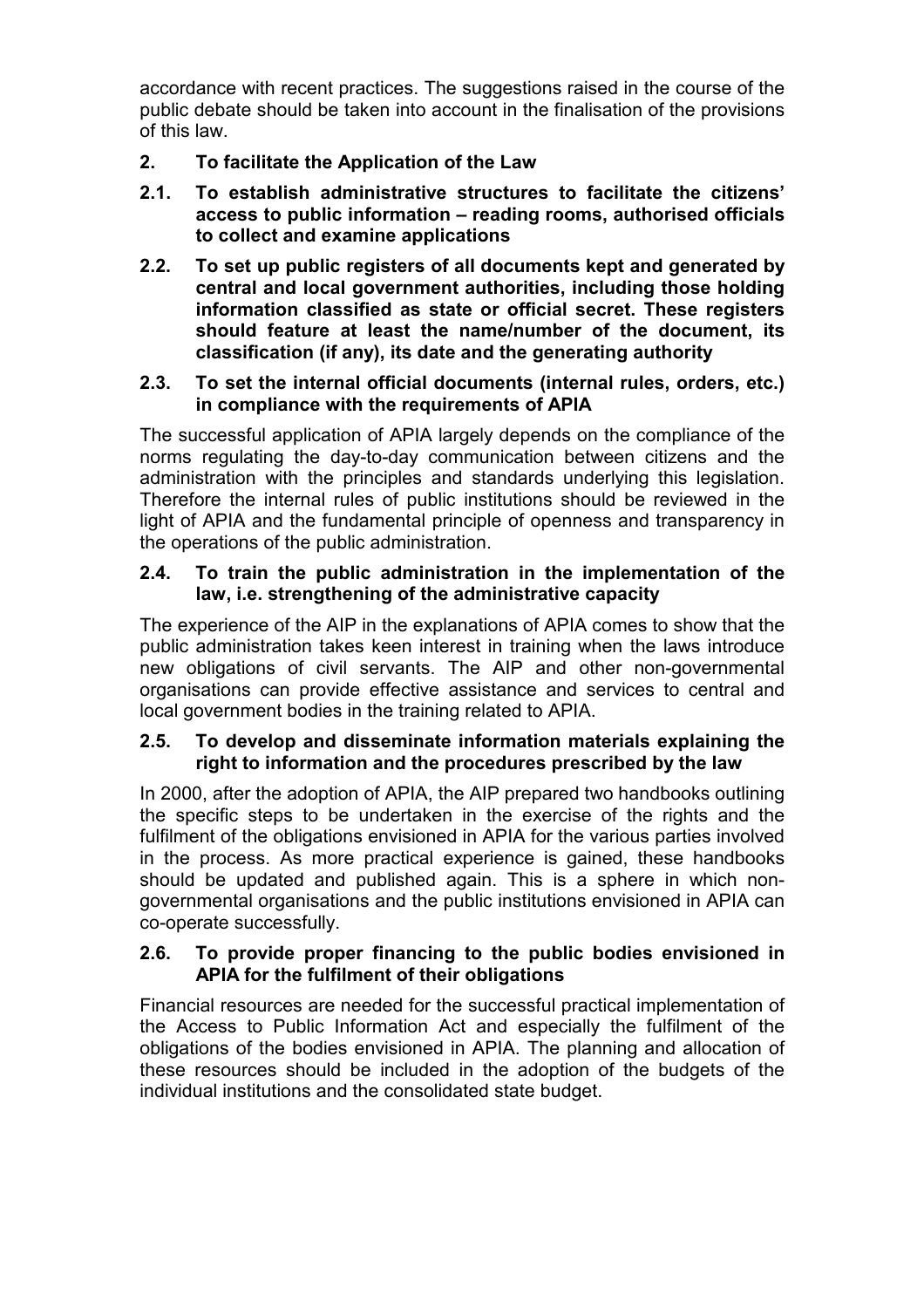## **Legislation**

## **Comparative Analysis of the Bulgarian Law**

The citizens' right to access information from public institutions is a fundamental right, which is part and parcel of the freedom of expression and the freedom of information.

To the freedom of expression and the right to seek, obtain and disseminate information responds the obligation of the government to refrain from actions inhibiting them<sup>5</sup>. To ensure the right to access information held by public institutions, the Government is obliged to provide information upon request, while observing the terms and conditions set out in the law. This right is enshrined in internal legal instruments and also in the national legislation of individual countries.

#### **International Legal Instruments**

A number of international legal instruments to which Bulgaria is a party provide for the obligation to protect the right of access to information. Article 19 of **the Universal Declaration of Human Rights** reads that "everyone has the right to freedom of opinion and expression; this right includes freedom to hold opinions without interference and to seek, receive and impart information and ideas through any media and regardless of frontiers". This right is envisaged also in Article 19 of the International Covenant on Civil and Political Rights (ICCPR) and the Convention on the Rights of the Child of 1989. The same spirit prevails in the provisions of the European Convention for the Protection of Human Rights and Fundamental Freedoms (ECHR) and the practice of the European Court on Human Rights. It is important to mention in this connection Recommendation R (81) 19 of the Committee of Ministers of the Council of Europe dated 25 November 1981 regulating the principles that underpin the right of access to information.

## **"Freedom of Information" and "Right of Access to Information"6**

At its first session held in 1946, the United Nations' General Assembly unanimously adopted a Resolution on the freedom of information<sup>7</sup>, which reads "freedom of information is a fundamental human right and is the touchstone of all the freedoms to which the United Nations is consecrated". Various international documents define the term "freedom of information" in a broader or narrower sense. The definition ranges from the broad meaning of the freedom of expression and the freedom of information in general<sup>8</sup>, through the freedom to seek, receive and impart information<sup>9</sup> to the more specific meaning of the freedom to seek and receive information<sup>10</sup>. The narrowest definition of the term "freedom of information" states that it is the right of each

<sup>&</sup>lt;sup>5</sup> Therefore many countries, especially more developed countries in political and economic terms, have no law on the press. Its absence is unanimously assessed as willingness of the state not to interfere in the freedom of expression and the freedom of information and hence as a democratic achievement. <sup>6</sup> See Council of Europe, Consultant Study o the Access to Official Information by Ton Beers,

Strasbourg, 1996.

 $7$  Resolution 59 (I).

<sup>&</sup>lt;sup>8</sup> Chapter 4, 1947 Report of the Subcommission on Freedom of Information and the Press at the United Nations, addressed to the Commission of Human Rights.

<sup>&</sup>lt;sup>9</sup> Article 19 of the International Covenant on Civil and Political Rights.

<sup>&</sup>lt;sup>10</sup> Article 5 of the Basic German Law (Grundgesetz), Article 1, para 2 of Chapter Two of the Document of the Government of Sweden (Regeringsform).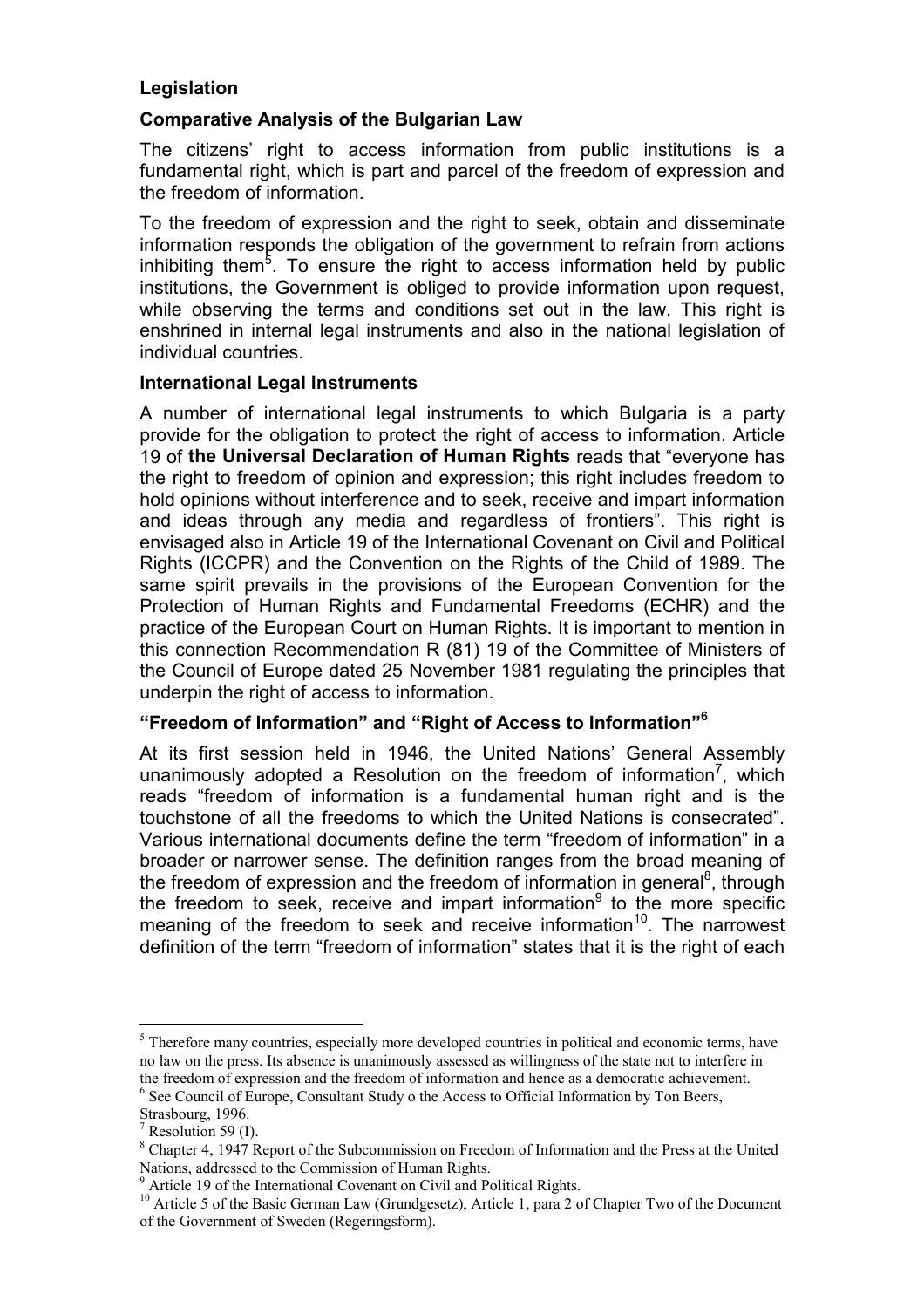individual to inspect or copy documents held by government bodies<sup>11</sup>. The Bulgarian lawmakers chose the term "right of access to information"<sup>12</sup>.

#### **Comparative Analysis**

A number of European countries (Austria, Belgium, Estonia, Finland, Hungary, the Netherlands, Portugal, Romania, Spain, Sweden) have constitutional provisions similar to those set out in Article 41, para 2 of the Bulgarian Constitution.

Although rather new to the Bulgarian legal tradition, the Access to Public Information Act is not alien to the legal systems of other countries. Similar legislation exists in almost all EU Member States, some countries in Central and Eastern Europe<sup>13</sup>, the United States, Canada, Australia, New Zealand, etc. These issues are regulated either in a special law on the freedom of/access to information or in the general legislation governing the obligations of the public administration and administrative procedures<sup>14</sup>.

Although the right of access to government documents was regulated for the first time in Sweden in 1766, the U.S. Congress passed the first law on the freedom of information in 1966. It provides for the transparency of the government as a precondition for a democratic society.

As far as the scope is concerned, the Bulgarian law regulates only the right of access to information. The Hungarian or the Canadian federal law have broader scope because they regulate also the right of personal data protection, including the right of every person to his or her own personal data held by public institutions and private companies<sup>15</sup>. This approach can be assessed as more modern since it reaches the maximum level of synchronisation of these closely related legal issues<sup>16</sup>. The scope of APIA excludes also the access to information held in the State Archives Office, similar to the approach of the French or Australian legislation.

The traditional wording used in this type of legislation is "access to documents or records"17. The Bulgarian law uses the words "access to information" irrespective of its carrier (Article 2, para 2), which is quite a felicitous choice because it is the information rather than its carrier that will be free or restricted. Hence the law says that in the cases of partial access, where the same carrier (document or another record) contains both free and restricted information, access should be provided to the former (Article 7, para 2; Article 31, para 4; Article 37, para 2).

The generally accessible information is typically defined as "administrative/government documents" or "documents generated or kept by public institutions". APIA uses the term "public information", introducing two criteria to define it, which is quite unusual for the legislation of other countries. The Bulgarian law does not narrow the scope of the accessible information by

<sup>&</sup>lt;sup>11</sup> The term is used with this meaning in the legislation of the United States, Australia and other countries. See also Partick Birkinshaw, *Freedom of Information. The Law, the Practice and the Ideal*, London, 1988.

<sup>&</sup>lt;sup>12</sup> The full name of the Bulgarian law is Access to Public Information Act.

<sup>&</sup>lt;sup>13</sup> Albania, the Czech Republic, Hungary, Latvia, Moldova, Slovakia.

<sup>&</sup>lt;sup>14</sup> For example, in Belgium, Spain and others.

<sup>&</sup>lt;sup>15</sup> APIA explicitly excludes personal data from its scope (Article 2, para 3).

<sup>&</sup>lt;sup>16</sup> The regulation of each right in a special piece of legislation creates the risk of terminological or legal discrepancies. A relevant example is the use of the different terms "personal information" (APIA) and "personal data" (personal data protection bill) to denote the same thing.

<sup>17</sup> Belgium, Denmark, France, Ireland, etc.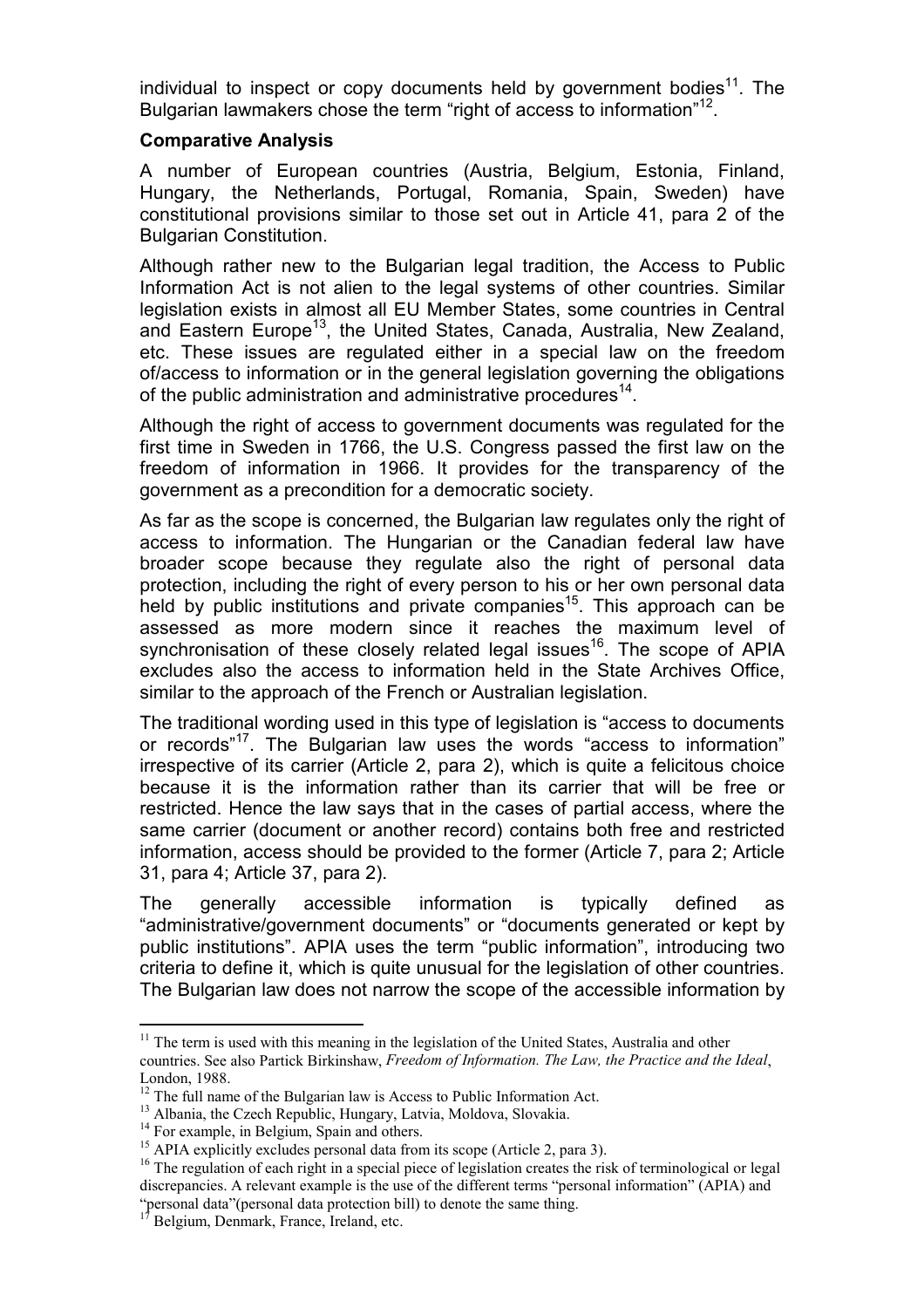specifying categories of information, bodies or activities that are absolutely exempted from the right to  $access^{18}$ .

APIA provides for the right of access to information to all Bulgarian and foreign legal entities and natural persons, which is the broadest possible scope in this type of legislation.

The approach to the bodies obliged to disclose information varies from country to country. Still, all countries accept the standard of including the bodies of the executive power into the list of those obliged to disclose information<sup>19</sup>. Different traditions offer different solutions to the issue whether the law should encompass both the central and the local administration or to have the obligations of the latter specified in separate laws<sup>20</sup>. The national legislation of some countries envisions only the bodies of the executive power and the judicial administration<sup>21</sup>. The modern approach is to encompass all the three Powers in the State, as well as functional units in which justified public interest is displayed with a view to the monitoring of public spending<sup>22</sup>. APIA builds on the same approach, obligating public law subjects other than government bodies and individuals and legal entities financed from the consolidated state budget to disclose information (Article 3, para 2, subparas 1 and 2). As to the obligation of the media to disclose information under APIA, it has no analogue in any foreign legislation $2^3$ .

The approach to the restrictions of the right of access to information is to treat them as exceptions to the rule and hence to subject them to close interpretation. As is seen in Article 7, para 1 of APIA, its approach is the same, introducing the principle of maximum disclosure and openness. This principle is specified in the obligation to provide partial access, to give reasons for any refusal to disclose information, and to ensure judicial review of the process of classifying information.

Another common approach is to give an exhaustive list of the interests, the protection of which may allow restriction of the right of access to information. These interests are enumerated in Article 5 of  $APIA<sup>24</sup>$ . However, the reasons for refusal under Article 37, para 1 of APIA include state secrets or other secrets protected by law, third parties' interests and the cases under Article

<sup>&</sup>lt;sup>18</sup> The Danish law, for example, excludes the minutes taken at meetings of collective bodies, the letters exchanged between ministries in connection with the legislative process and other documents or records from the scope of the access to information. The Australian law enumerates the institutions which are totally exempted from the obligation to provide access to information in a list attached to the Freedom of Information Act.

<sup>&</sup>lt;sup>19</sup> See Recommendation  $R(81)$  19 of the Council of Europe.

 $20$  An important distinction is whether the country has a federal system of government in which the obligations of the executive branch at the federal level are regulated in the federal law, while those at the state level are tackled in the state legislation (the United States, Australia, Canada).

<sup>&</sup>lt;sup>21</sup> For example, the Australian federal law on the freedom of information.

<sup>&</sup>lt;sup>22</sup> Such units are state-owned companies working in some specific spheres, companies with dominant position, companies involved in public procurement or privatised monopolies in the utilities, etc. These are the legislative solutions of Denmark, Australia or the United Kingdom. The Slovak law includes the legal entities established in pursuance of special laws and those established by central or local government bodies, as well as legal entities established by other entities envisioned in the law, which operate with public resources or are state-owned or municipal.

The Moldova bill on the access to information provided for such obligation of the media but the law was passed without such provision in 2000.

 $24$ <sup>24</sup> The list is fully identical with the enumeration in Article 41, para 2, the second sentence of the Constitution.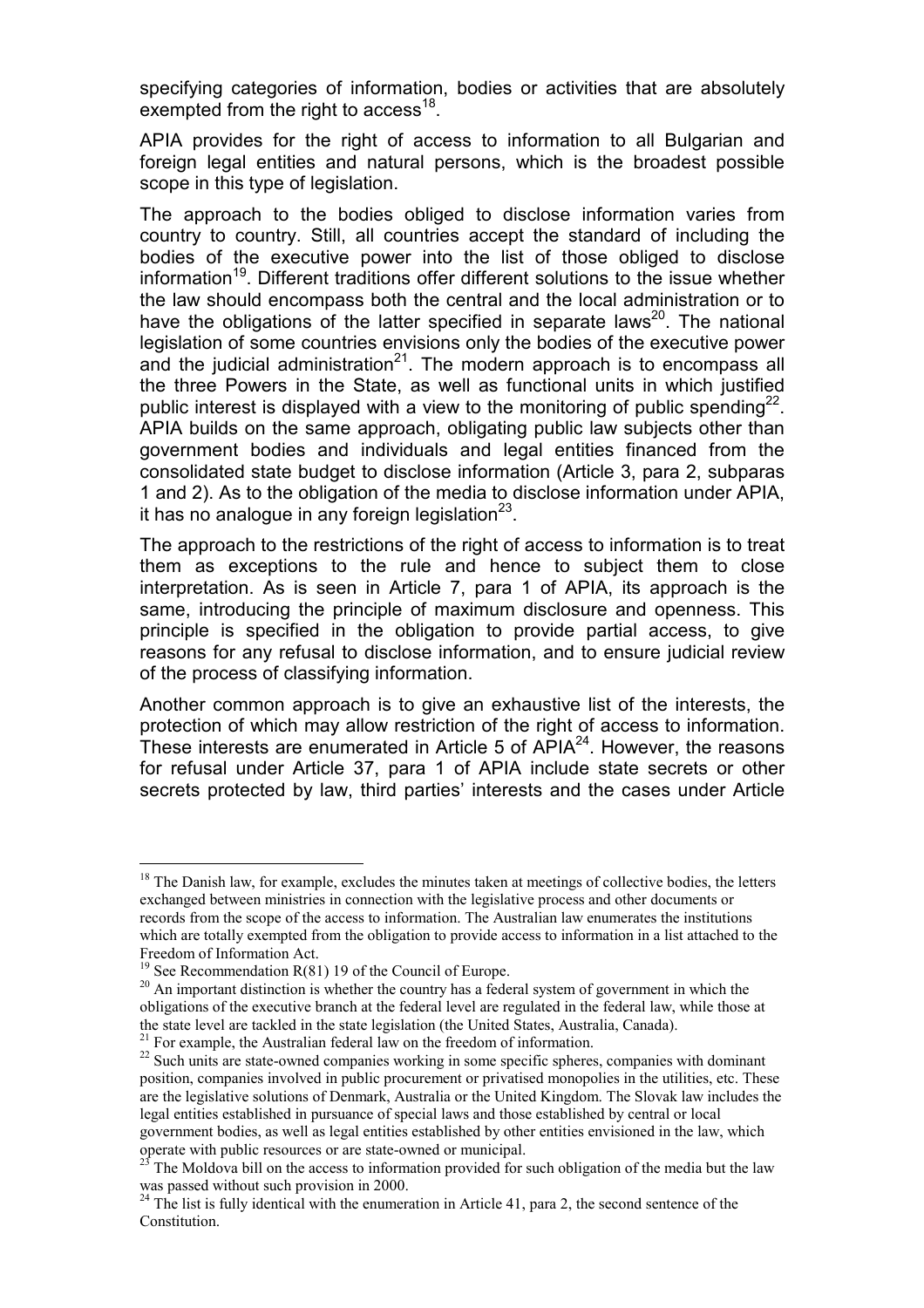13, para 3 of APIA. The law fails to clarify the relationship between protected rights and interests on one hand and the reasons for refusal on the other<sup>25</sup>.

The conventional legislative approach is to provide for two types of obligation to disclose information, i.e. at the initiative of the body obliged to disclose information under the law and at the initiative of the citizen or legal entity seeking information. Another common feature is the principle not to require justification of legitimate interest or evidence thereof from the person seeking information $^{26}$ . These standards are observed in APIA.

Very important for the procedure of disclosing information upon request are the form of the application, the time limits and the costs. In accordance with APIA, the information may be requested in written or verbal form, which conforms to the modern legislative approach<sup>27</sup>. The time limit for the government body to issue a decision is 14 days – minimum duration compared to the time limits provided by other laws. With regard to the payment for access, the law introduces the generally recognised principle that the access is free of charge (Article 20, para 1). The only costs to be covered are the material costs, (Article 20, para 2) which may not exceed the rates set out by the Minister of Finance<sup>28</sup>.

### **Related Legislation**

 $\overline{a}$ 

#### **Constitutional Regulation in Bulgaria**

The Constitution of the Republic of Bulgaria (*promulgated in The State Gazette, No. 56 of 13 July 1991; effective date 13 July 1991*).

In Article 41, the Bulgarian Constitution regulates the right of freedom of information, while specifying the limits of this right. Article 41, para 2 regulates the right of access to information. It is a right granted to all citizens and it is also general in the sense that it covers all the information held by all bodies, except for the information explicitly restricted by law. The constitutional provisions show that the constitutional lawmakers safeguarded the right to information and also protected the rights and reputation of other citizens, as well as national security, public order, public health and morals.

The Constitutional Court issued a number of interpretations of these constitutional provisions, among which special importance is attached to Judgement No. 7/1996 of the Constitutional Court.

The Constitutional Court stated that the obligation of the government to regulate the access to information is directly derived from the constitutional provisions. This obligation may be graded by differentiating the obligation of government bodies to publish official information ("active transparency") from

<sup>&</sup>lt;sup>25</sup> The workshop organised by the AIP in February 2001 with the participation of representatives of the legal profession (judges, prosecutors, legal counsels, academics and practising lawyers) revealed that there was no unanimous opinion on this issue.

<sup>&</sup>lt;sup>26</sup> This principle is included in Recommendation R (81) 19 of the Council of Europe. Any converse regulation gives grounds to believe that the respective country lacks legislation on the general right of every citizen to any information. This is the case with Italy, where the right of access is not regulated in a special law or in a law governing the public administration and administrative procedures. It is regulated by specific norms that govern the administrative activities of individual branches of government. At the same time, the person seeking information is required to justify his or her interest. This is also the approach of the Slovak law.

 $28$  These costs are specified in Order No. 10/2001 of the Minister of Finance. In the context of the above principle, the rate of payment for consultation given in writing or orally sounds rather dubious.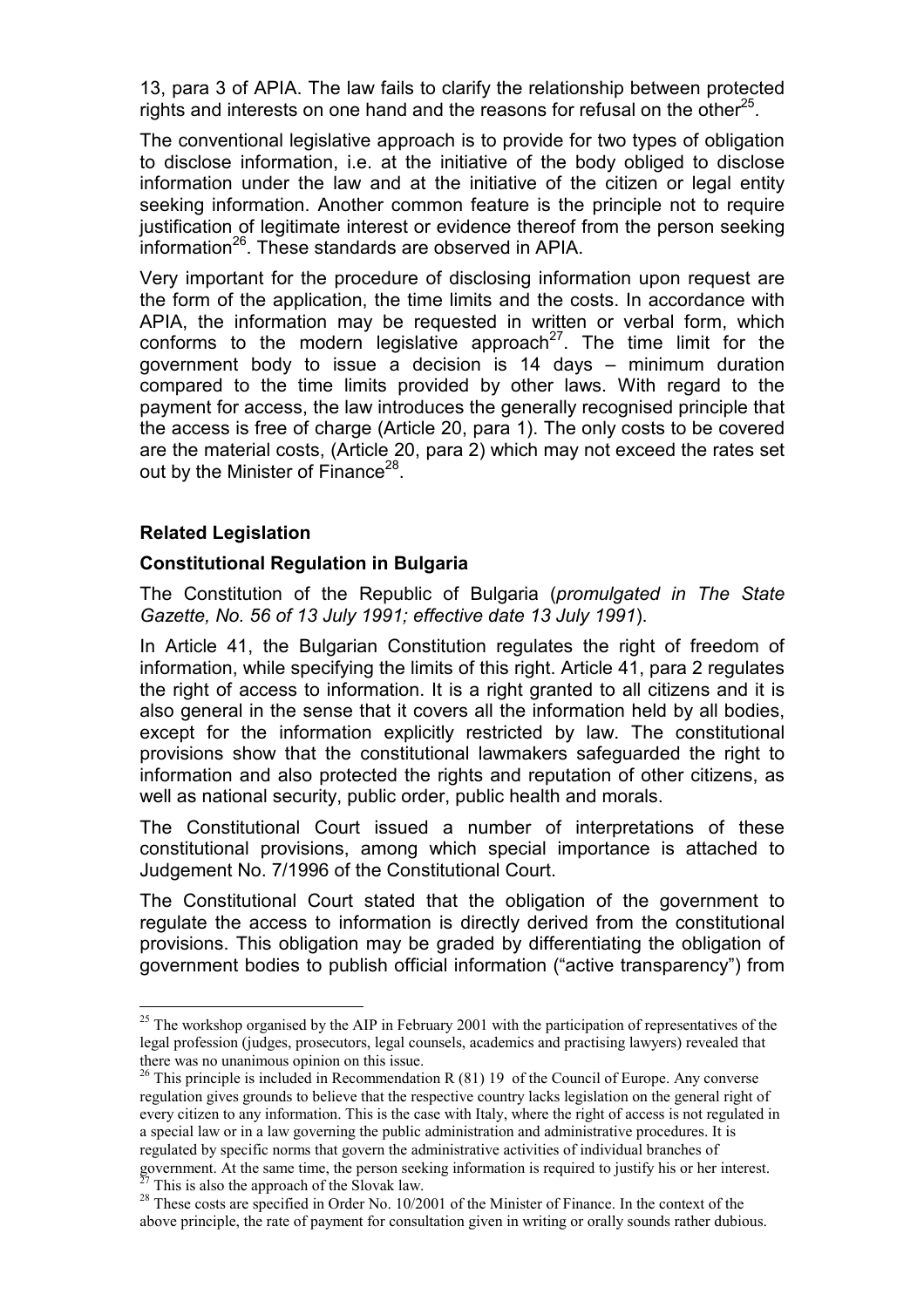the obligation to ensure access to sources of information ("passive transparency").

The other rulings of the Constitutional Court relate to the freedom of expression.

At present, several laws regulate the access to information in Bulgaria. First and foremost, there is the Access to Public Information Act, enacted in July 2000.

Bulgaria has also special laws regulating the access to information. The international treaties to which Bulgaria is a party in accordance with Article 5, para 4 of the Constitution are also directly applicable..

### **Secondary Legislation Related to APIA:**

#### **Order No. B-36 of the Prime Minister and Minister of Public Administration Dated 29 December 2000**

The Prime Minister and Minister of Public Administration addressed this Order to the Director of the Information and Public Relations Department. According to the Order the Director shall decide whether or not to grant access to public information, sought from the administration of the Council of Ministers. The Director shall also advise the applicant in writing within the time limits prescribed by law.

**Order No. 10 of the Minister of Finance dated 10 January 2001** on the fees under the Access to Public Information Act, depending on the type of carrier (*promulgated in The State Gazette, No. 7 of 23 January 2001*).

The Order specifies the costs to be paid by citizens when they receive information. The payment covers only the costs of copying or printing the documents, i.e. "the costs of materials" used in the disclosure of information. Therefore the requirement to charge BGN 1.50 per 15 minutes of verbal communication with the administration sounds rather perplexing.

## **Special Laws Regulating the Right of Access to Information**

1. **The Environmental Protection Act** (*promulgated in The State Gazette, No. 86 of 18 October 1991; emended, No. 90 of 1 November 1991; latest amendment, No. 26 of 20 March 2001)*

The EPA is the first law enacted in the wake of the democratic changes in Bulgaria which gives explicit regulation of the access to certain categories of data. This can be seen in Chapter Two, Information on the Condition of the Environment. It was for the first time that a law regulated the right of access of all persons to environmental information, the active obligation of government bodies to disclose information and the opportunities for administrative and judicial appeal of any refusal to disclose environmental information.

2. **The Access to Documentary Information of the Former State Security and the Former Intelligence Service of the General Staff Act** (*amendment to the tile, The State Gazette, No. 24 of 2001; promulgated in The State Gazette, No. 63 of 6 August 1997; Judgement No. 10 dated 22 September 1997 of the Constitutional Court, No. 89 of 7 October 1997; latest amendment, No. 13 March 2001*)

This law regulates the access to, disclosure and use of information held in the documents of the former security services, including their legal predecessors or successors over the period from 9 September 1944 to 25 February 1991.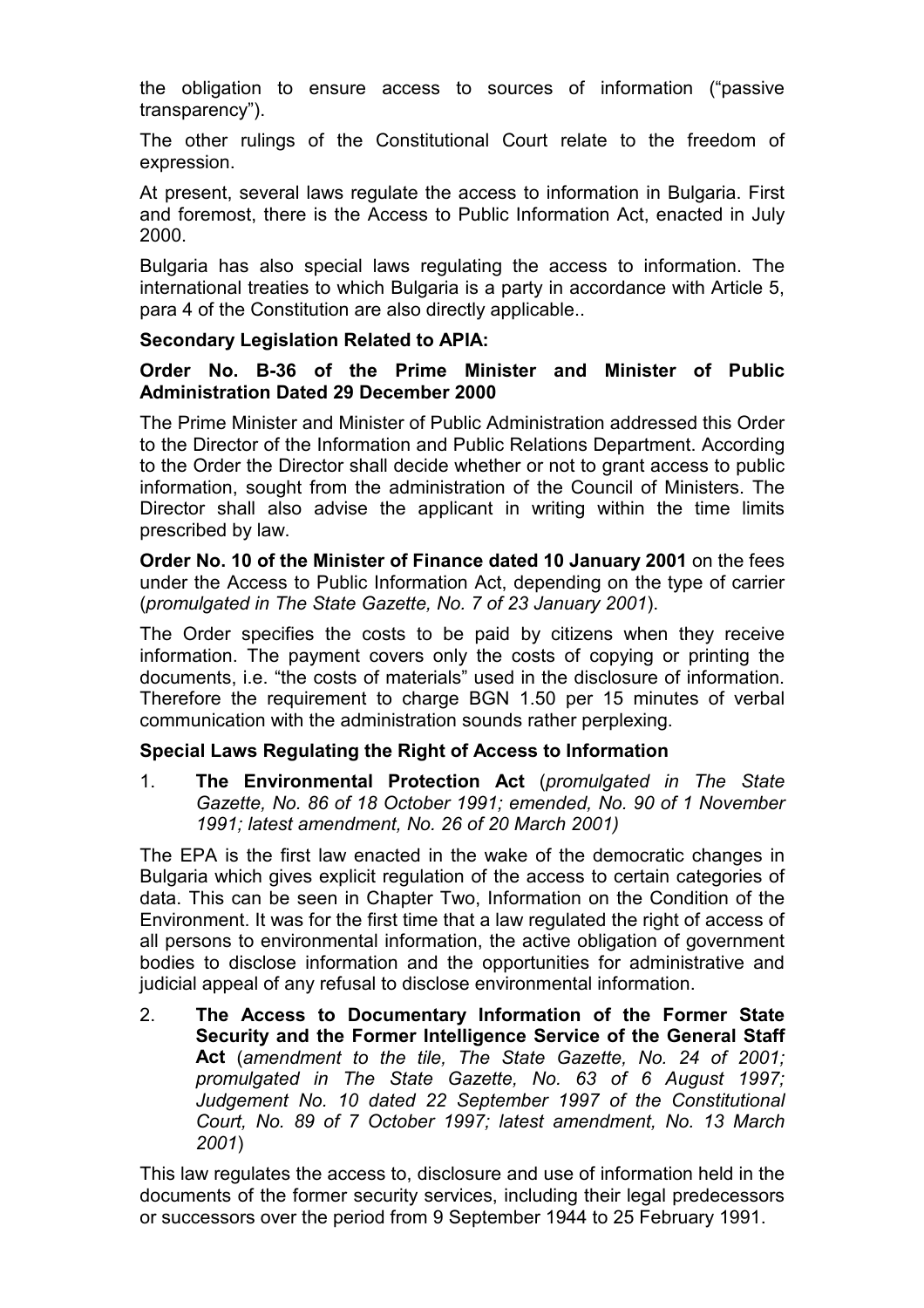The existence of this law is an important fact for several reasons:

It is the first of its kind to provide access of Bulgarian citizens to the information gathered about them by the former state security services.

The legislature has defined the range of persons to be considered public figures due to the positions they occupy. It is with respect to them and also to applicants for these positions that it must be verified whether they belonged to the former state security services or not.

The amendments adopted in 2001 introduce some new obligations and clarify a number of important procedures.

The permanent report on the application of this law will be published on the Internet.

#### 3. **The Information about Non-performing Debts Act** (*promulgated in The State Gazette, No. 95 of 21 October 1997*)

The law was passed because of the great number of non-performing loans extended by commercial banks in 1992/95, leading to the bankruptcy of many banks. The law does not provide for public access to the lists of banks' debtors. Lists are published in a special bulletin of the Bulgarian National Bank with respected access. The special bulletin is sent to the General Prosecutor's Office, the Ministry of the Interior, the tax administration, the customs authorities and the National Assembly.

There are special provisions of the law to state that the information of the General Prosecutor does not constitute a case of official secret.

However, there exists no legal procedure for citizens or journalists to request access to such information.

#### 4. **The Public Register of the Property of Senior Government Officials Act** (*promulgated in The State Gazette, No. 38 of 9 May 2000*)

This law regulates the procedure applied to senior government officials for declaring their property upon taking their position and after leaving it. A general register of the property of senior government officials has been established and kept by the Chairperson of the National Accounts Office.

The access to the information contained in this register (called "public" only formally) is limited to the bodies authorised to receive information under other laws, the heads of the institutions where incumbents hold a position, and the mass media through their management.

## **Laws Related to the Administrative Reform Process**

**The Public Administration Act** (*promulgated in The State Gazette, No. 130 of 5 November 1998; effective date 6 December 1998; Judgement No. 2 of the Constitutional Court of the Republic of Bulgaria dated 21 January 1999, No. 8 of 29 January 1999; latest amendment, No. 81 of 6 October 2000, effective date 1 January 2001*)

This law regulates the structure of the public administration, the underlying principles of its organisation and operations, the administrative positions and the powers of the bodies of the executive.

A general obligation of the public administration is to be guided by the principles of the rule of law, openness and accessibility and to provide information to individual citizens, legal entities and government bodies.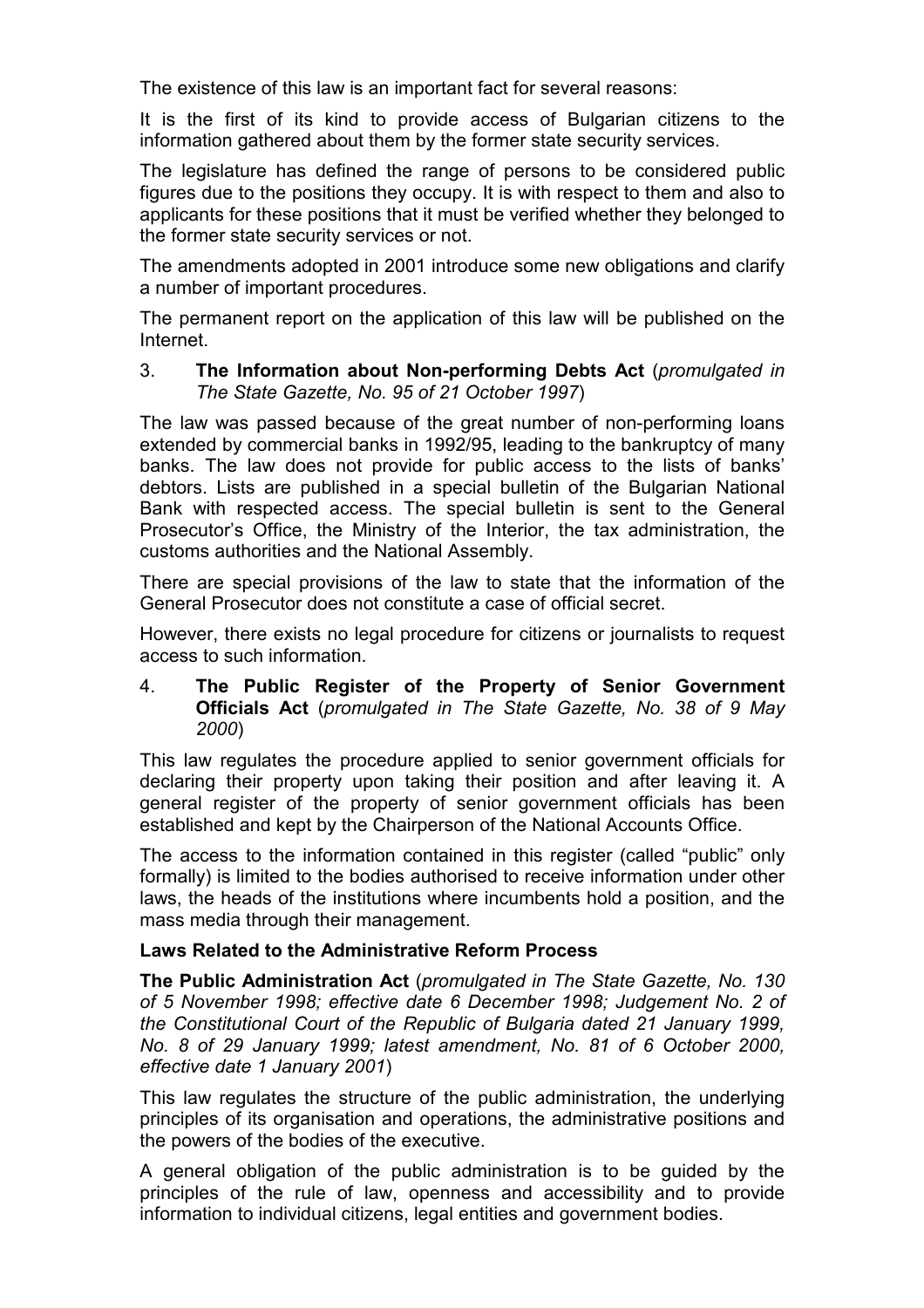**The Civil Servants Act** *(promulgated in The State Gazette, No. 67 of 27 July 1999; effective date 28 August 1999; amended, No. 1 of 4 January 2000; amended, No. 25 of 16 March 2001, effective date 1 September 2000)*

Although this law does not contain any provisions governing the disclosure of information by civil servants, Article 25 makes reference to the protection of "official secrets". Civil servants have the obligation to protect official secrets and refrain from disclosing facts and information which have become known to them in the course of or in connection with the discharge of their duties. The range of facts and information included in the term "official secret" and the procedures of operating with them are prescribed by law. These provisions were adopted after the President's suspensive veto.

#### **The Code of Conduct of Civil Servants**

It was adopted with an Ordinance of the Council of Ministers and approved in accordance with the provisions of Article 28 of the Civil Servants Act. It has been in force since the beginning of 2001. The Code of Conduct has not been promulgated in The State Gazette. It contains the rules of conduct for civil servants in the discharge of their duties.

The Code of Conduct introduces some restrictions on the disclosure of information by civil servants. Some of its provisions contravene provisions of the Public Administration Act and the Access to Public Information Act.

#### **The Administrative Serving of Individuals and Legal Entities Act**  (*promulgated in The State Gazette, No. 95 of 2 November 1999*)

This law governs the organisation of administrative services provided to individuals and legal entities, as well as the procedures for provision of services and attack of refusals to provide administrative services, insofar as no special rules are laid down in other laws. This act covers a rather specific case of access of individuals and legal entities to information. It is the case of persons requesting access to documents on the basis of existing legitimate interest.

#### **Secondary Legislation Related to the Administrative Reform Process**

**Regulations on the Terms and Conditions for Keeping the Register of Administrative Structures and Instruments Issued by Bodies of the Executive Power** (*adopted with Ordinance No. 89 dated 26 May 2000 of the Council of Ministers; promulgated in The State Gazette, No. 44 of 30 May 2000*)

These regulations define the contents of the Register of administrative structures and instruments issued by bodies of the executive power, the terms and conditions for making entries and keeping the Register, as well as the access to the information therein. They contain data on all bodies of the executive power and administrative structures, as well as on the statutory and general administrative instruments and the individual (private) administrative instruments within the meaning of Article 2 of the Administrative Procedures Act. The Register is public and it is accessible on the Internet – www.government.bg/ras.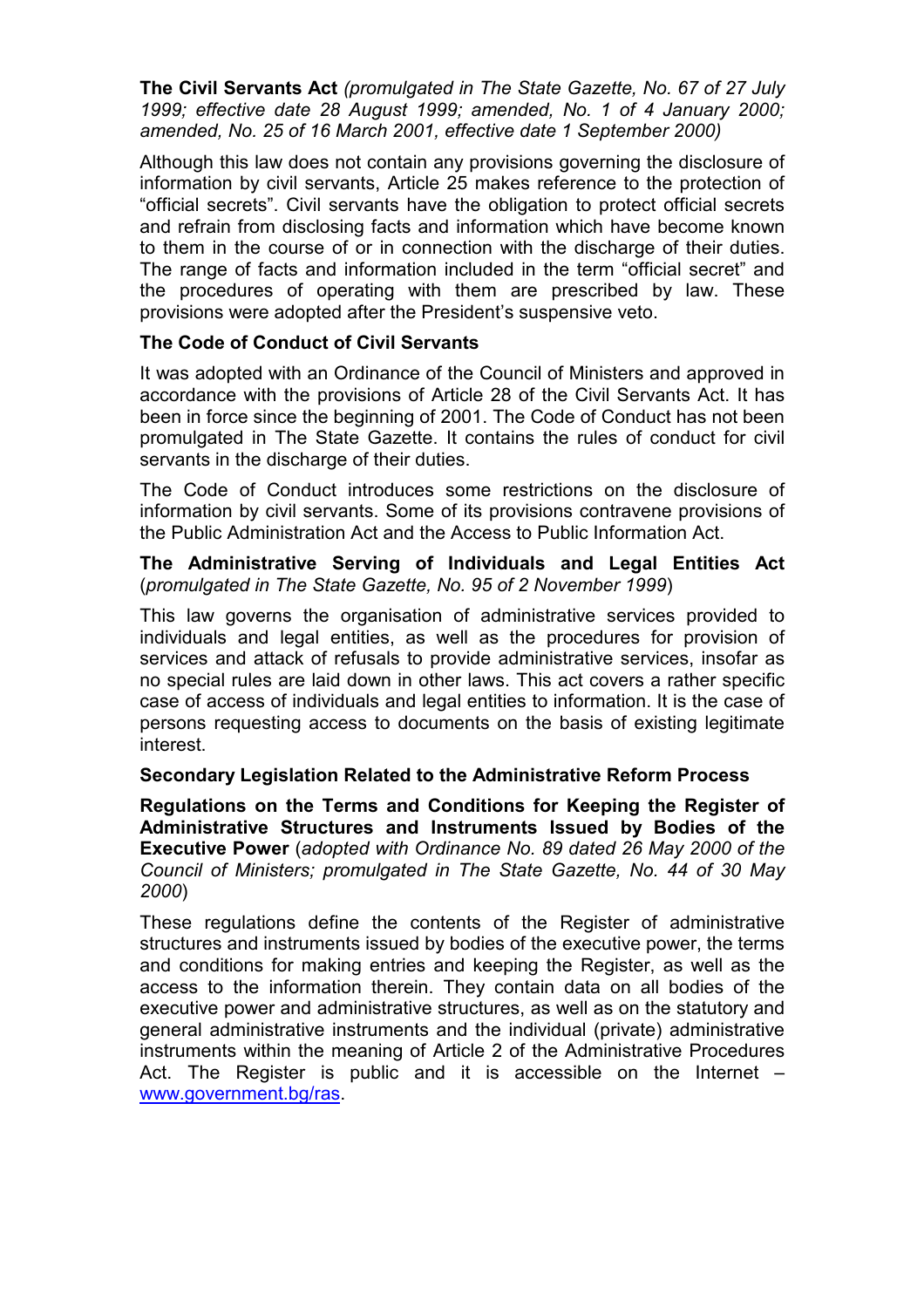## **Legislation related to the Restrictions on the Freedom of Information**

At present, there exist over 25 legal instruments regulating the official secret<sup>29</sup> and one regulating the state secret in Bulgaria.

**List of Facts, Information and Objects Constituting State Secrets in the Republic of Bulgaria** (*issued by the President of the National Assembly; promulgated in The State Gazette, No. 31 of 17 April 1990; amended, Nos. 90 of 6 November 1992, 99 of 8 December 1992, 108 of 10 December 1999 and 55 of 7 July 2000*)

The list is divided into categories of information related to various protected interests. At present, they are as follows:

- Information related to the national defence;
- Information related to foreign policy and internal security;
- Information of economic nature;
- Information related to aviation safety.

The Regulations on the Enforcement of the Ministry of the Interior Act set out the information classifying procedures and classifying agencies.

### **Legislation Regulating Official Secrets**

The review of the existing legislation with respect to the official secret comes to show that the provisions are scattered in the legislation and the term meaning varies from one piece of legislation to another. There exist three approaches which law-makers have used in defining the object and scope of official secrets:

- 1. The term "official secret" is simply mentioned without introducing any clarity of its scope and meaning;
- 2. The specific legal instrument enumerates the facts and information constituting official secrets within its meaning;
- 3. The specific legal instrument empowers a competent authority to define the scope and meaning of official secrets.

## **Draft Legislation**

 $\overline{a}$ 

#### **The Personal Data Protection Bill**

The enactment of this bill is a necessary stage in the process of regulating the freedom of information. It covers one of the restrictions on the access to information, i.e. the protection of personal data.

In July 2000, the Council of Ministers launched the public debate on the personal data protection bill. Having studied it in detail, the AIP team prepared its opinion.

On 18 September 2000, AIP held a working meeting and invited legal experts of the Foundation and representatives of government institutions operating with personal data to participate. There was in-depth discussion of the bill, pointing to its major weaknesses. As a result of the meeting, the opinion was supplemented and submitted to the Council of Ministers.

<sup>29</sup> For a detailed list of the instruments containing the term "official secret", see *How to Apply the Access to Public Information Act – Local Administration Handbook*, LGRF publication prepared by team of the AIP, January 2001.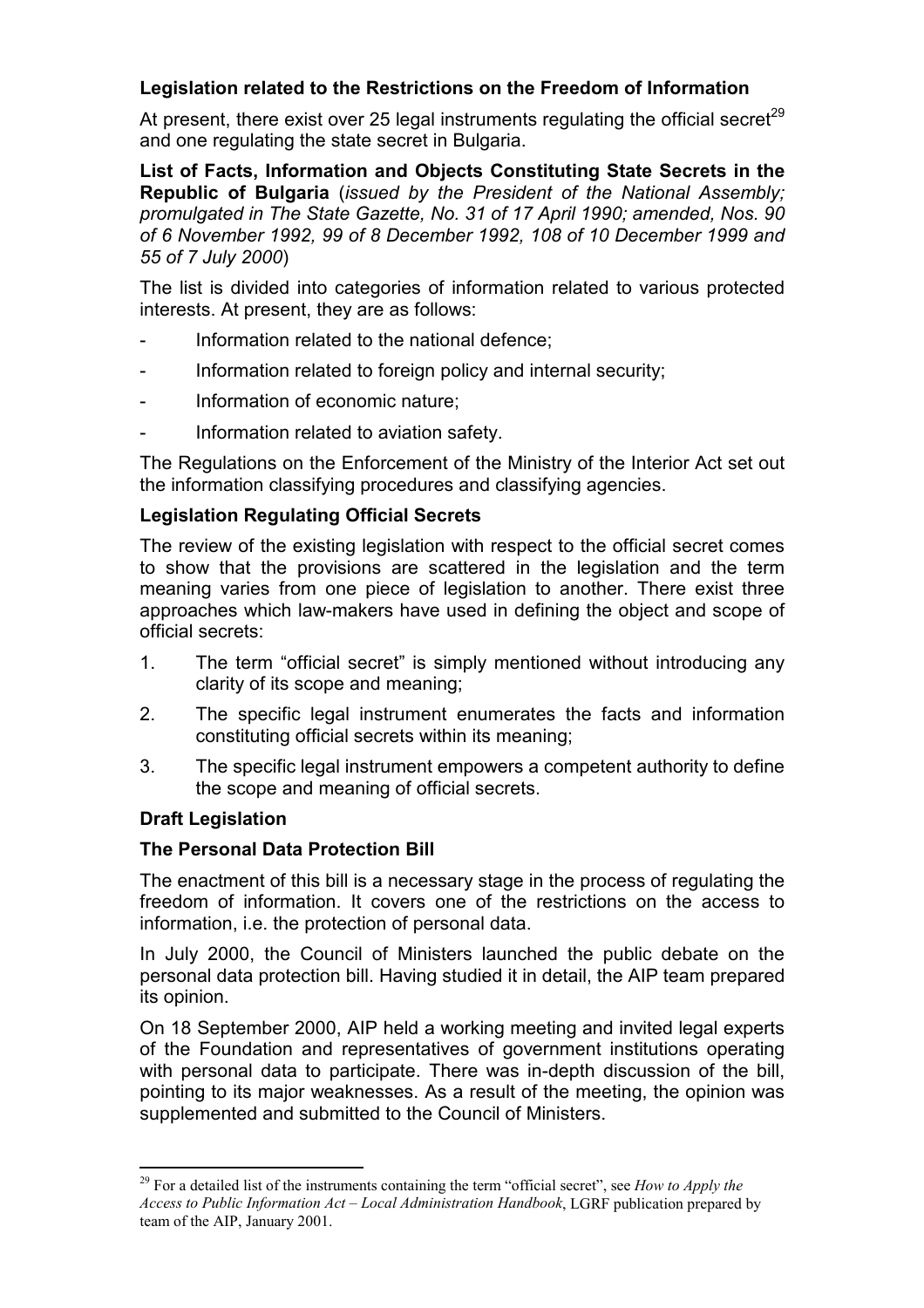A debate on the bill was organised on 25 and 26 September 2000. It was attended by international experts, NGO representatives and representatives of ministries and administrative structures. Access to Information Programme presented once again its considerations and comments.

At the end of 2000, the Council of Ministers submitted the final draft of the personal data protection bill to the National Assembly. Most of the comments and remarks made during the public debate had been accepted and reflected in the final version.

Currently, the second reading of the bill is pending at the National Assembly.

### **The Protection of Information Classified as State or Official Secret Bill**

The bill was drafted by a working group at the National Security Service and submitted for discussion to the Council of Ministers on 9 April 2001.

The objectives are to provide integrated and consistent regulation of state and official secrets to give new definitions of the basic concepts, to identify the competent authorities and to specify their powers, to regulate the principles and procedures of protecting classified information in accordance with the standards of the NATO Member States.

This legislation is needed to complete the regulation of the right to information and its restrictions. It has to comply with the Access to Public Information Act and the personal data protection bill.

Prior to the submission of the draft to the Council of Ministers, the working group launched an initiative to conduct a discussion with the participation of AIP experts who presented their opinion at the working meeting.

#### **Practices of Seeking and Disclosing Information**

#### **Cases Prior to the Adoption of APIA**

From the beginning of the activities of AIP in 1997 to August 2000, 746 cases were referred to AIP, in which journalists (674), individual citizens (52), NGOs (10) and civil servants (8) believed that their right to seek, receive and impart information was violated.

The most typical reasons for the administration and the other institutions requested to provide information to refuse disclosure were as follows:

- **Refusals without any specific reasons cited**
- **Judgement of the civil servant**
- **Judgement or order of the head/supervisor/ higher-standing institution**
- **The information sought is not available with us.**

The most numerous group was that of **refusals without any** s**pecific reasons cited**, which was indicative of arbitrariness on part of the public administration and officials with regard to persons seeking information.

The second most typical reason for refusal to disclose information was **the judgement of the civil servant**. Judgements were accompanied by various explanations, e.g. making reference to non-existing legislation, fear of critical media coverage, negative attitude to the media or a particular medium, etc.

Quite similar were **the judgements of superiors**, although very often the reference to a higher-standing authority or to a mysterious order of the boss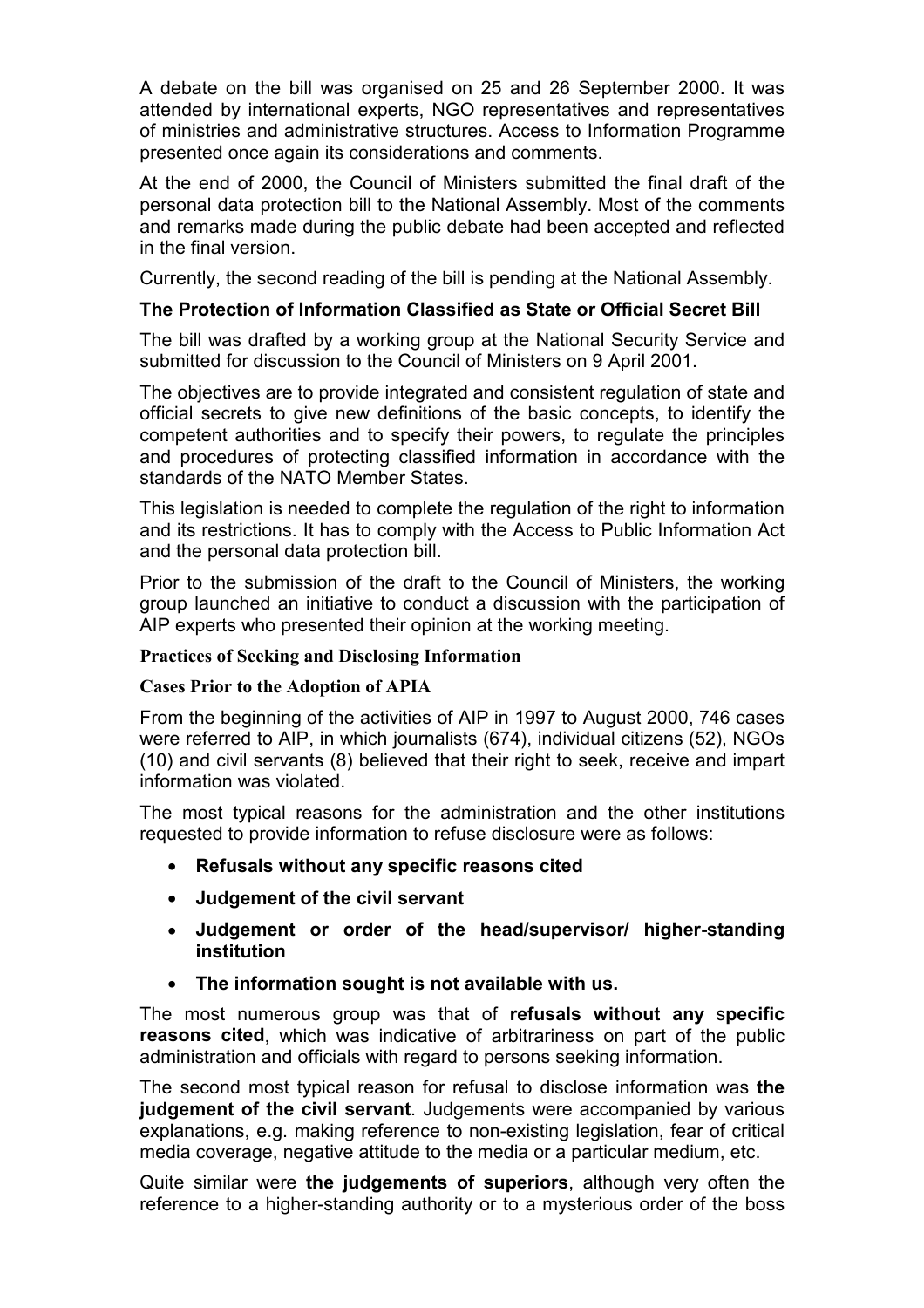disguised the unwillingness or fear of the respective civil servant to take responsibility and disclose the requested information.

The statement, **"This information is not available with us"** was a very common reason. During the first two years, the percentage of those explanations was steady (14 %). In 1999, it rose substantially to 19 % and became the most typical reason cited by government bodies. In 2000, its share diminished drastically.

The reference to this reason revealed the confusion of citizens and journalists who did not know where to seek the specific information and also the lack of clarity in the legal framework regulating the collection and storage of information by various government bodies. Those cases, as well as the survey conducted by the AIP and the Agency for Socio-economic Analyses on the practices of seeking information from public registers showed that often the public administration viewed the applicants as subordinates or petitioners rather than customers.

Another typical reason invoked in the refusals to disclose information was the reference to the lack of an obligation to disclose information or **the lack of a procedure**.

Many cases referred to AIP were actually cases of refusals to journalists seeking information from business companies that did not and would not have the obligation to disclose information. In their comments on such cases, our legal experts explained why business companies had no obligation to disclose information and usually referred the person seeking information to a competent government body, which could provide such information. There was substantial demand for information from state-owned monopolies or public service providers.

APIA will not solve this problem. Obviously, the rules of openness need continuous strengthening.

In the course of the public debate on the legislation concerning the freedom of information, institutions providing information and services to individual citizens gradually took shape and consolidated<sup>30</sup>.

 $30$  A relevant example is the establishment of Information and Administrative Service Centres in a number of municipalities and the press and PR offices of central and local government authorities.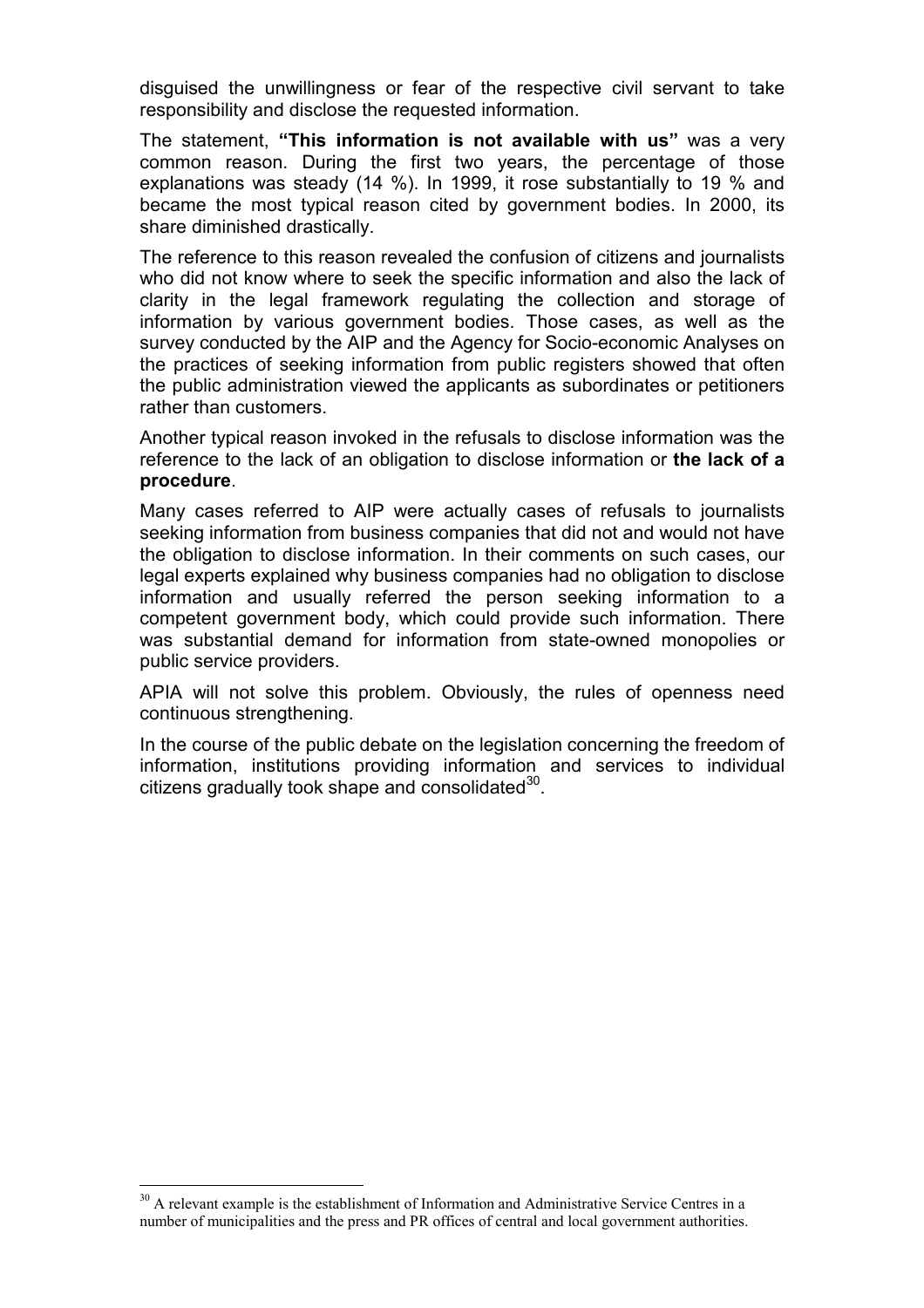

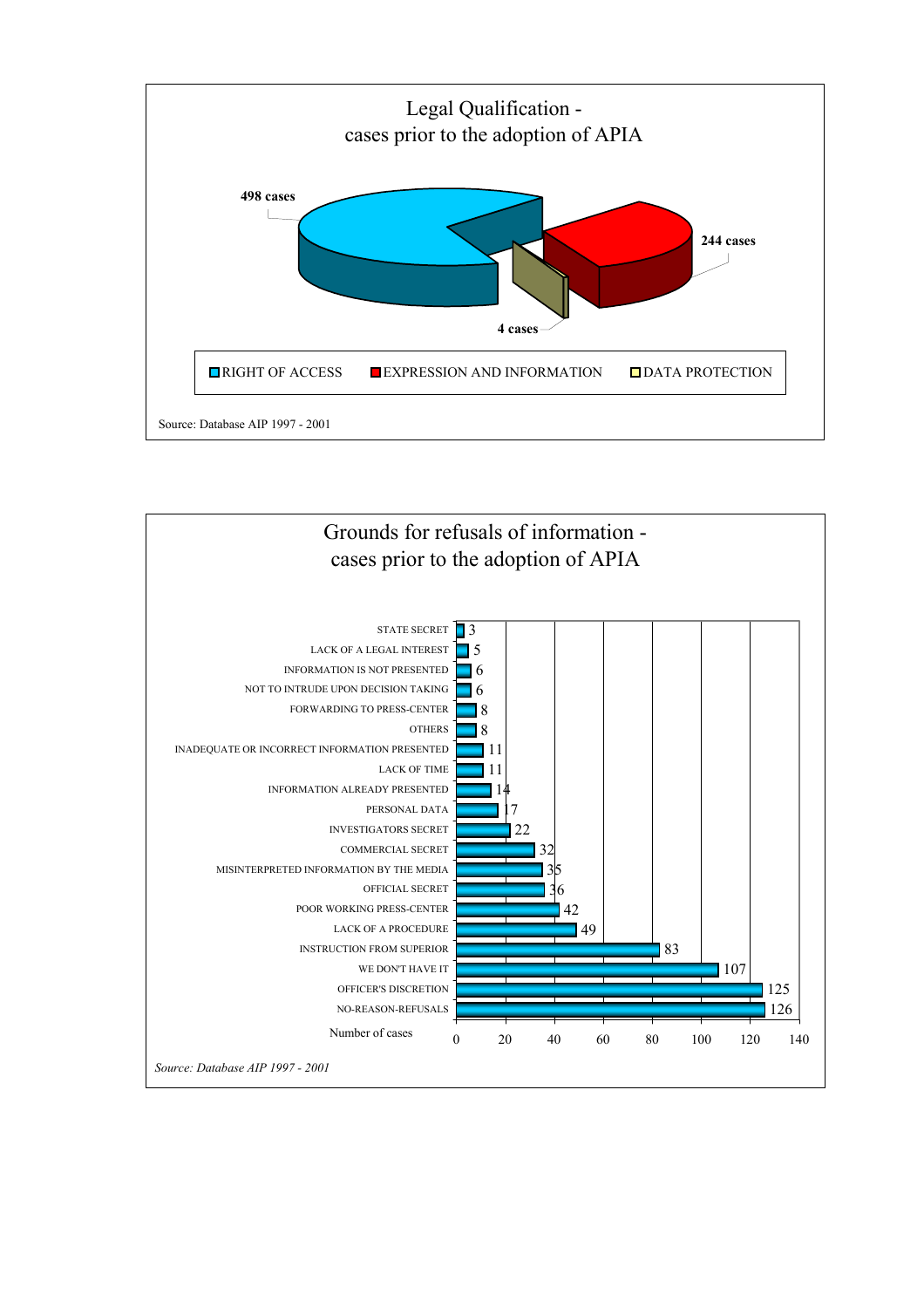

#### **Court Practice Prior to the Adoption of APIA**

As far as our information goes, even prior to the adoption of APIA, the Courts heard at least six cases of refusals by various institutions to disclose information. Unfortunately, none of that litigation ended up with a court judgement ensuring the access of the plaintiff to information. Five applications were rejected on grounds of inadmissibility and one was rejected on merit.

**The first case** was heard on 15 December 1998. The application was filed by the *Za Zemyata* (For the Earth) Environmental Association. It complained of the Chairman of the Energy Committee who failed to respond within the prescribed time (tacit refusal) and to make available the energy bill to the Association, as well as to conduct public debate on the bill.

**The second case** was heard on 19 April 1999. The application was filed by an individual citizen seeking information from the Bulgarian National Bank. The application was rejected because the court ruled that the BNB was not obligated to disclose information to citizens.

**The third case** was heard on 10 October 1999. The application was filed by an individual citizen. It referred to the mayor of Alfatar Municipality who failed to respond within the prescribed time about farmland within the boundaries of the local community. The court ruled that the mayor was not an administrative body obligated to disclose information and therefore the application was rejected.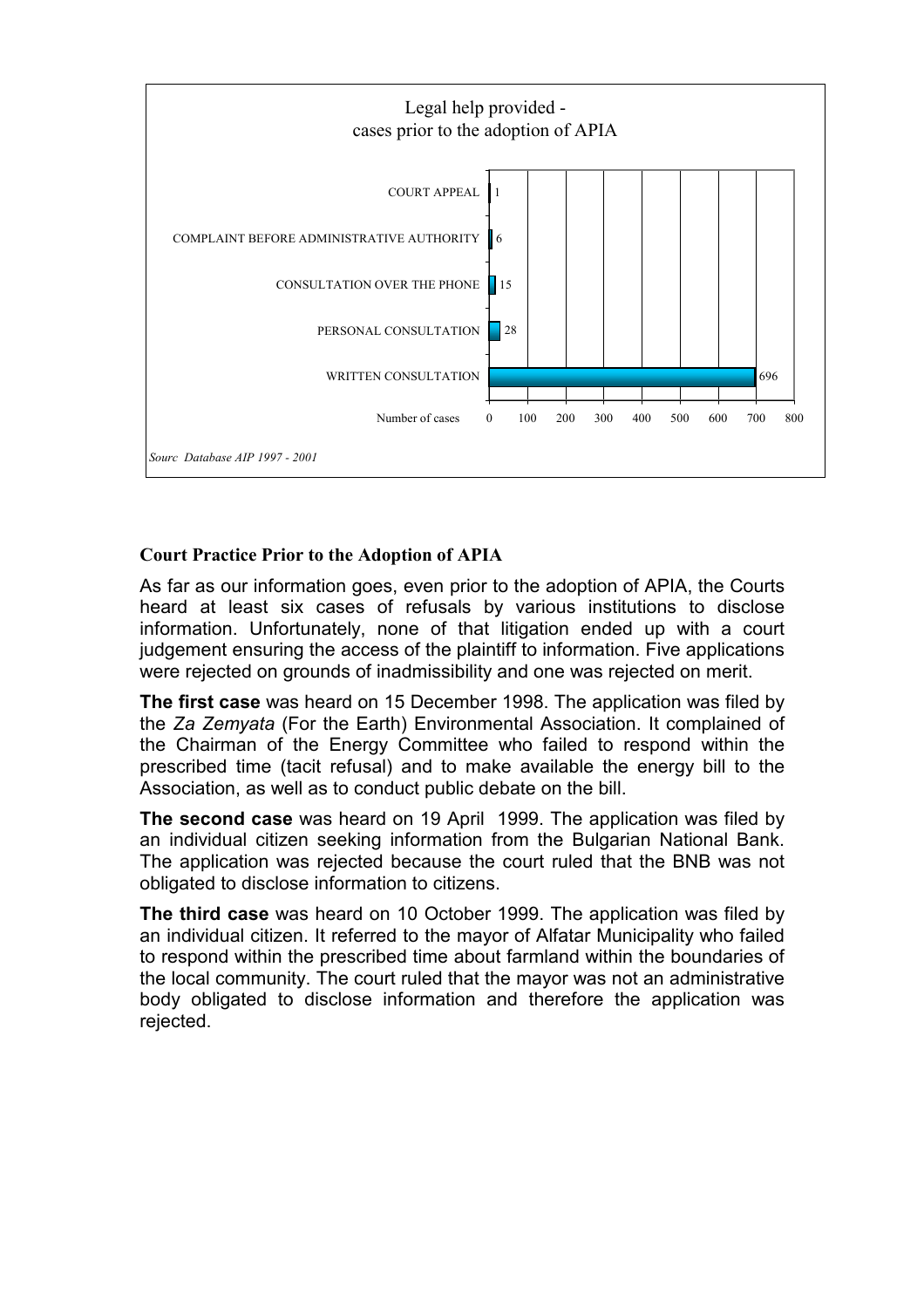

**The fourth case** was heard on 14 January 2000. The application was filed by St. Basil the Great Association seeking information from the Prime Minister. The citizen requested access to the government programme on the integration of the Roma population in society, the 2001 Government Programme and the Programme of the National Council for Ethnic and Demographic Issues. The court ruled that legal entities were not eligible to exercise the rights under Article 41 of the Constitution. Furthermore, the court ruled that the Prime Minister had no obligation to disclose information to citizens in pursuance of the Public Administration Act. The application was rejected on those grounds.

**The fifth case** heard by the Supreme Administrative Court prior to the adoption of APIA involved another application served by the *Za Zemyata*  Environmental Association. The case was heard on 16 June 2000. The application was filed against the refusal by the Deputy Mayor of Sofia to disclose environmental information. The grounds for rejection of the application stated that the Deputy Mayor had no obligation to disclose information.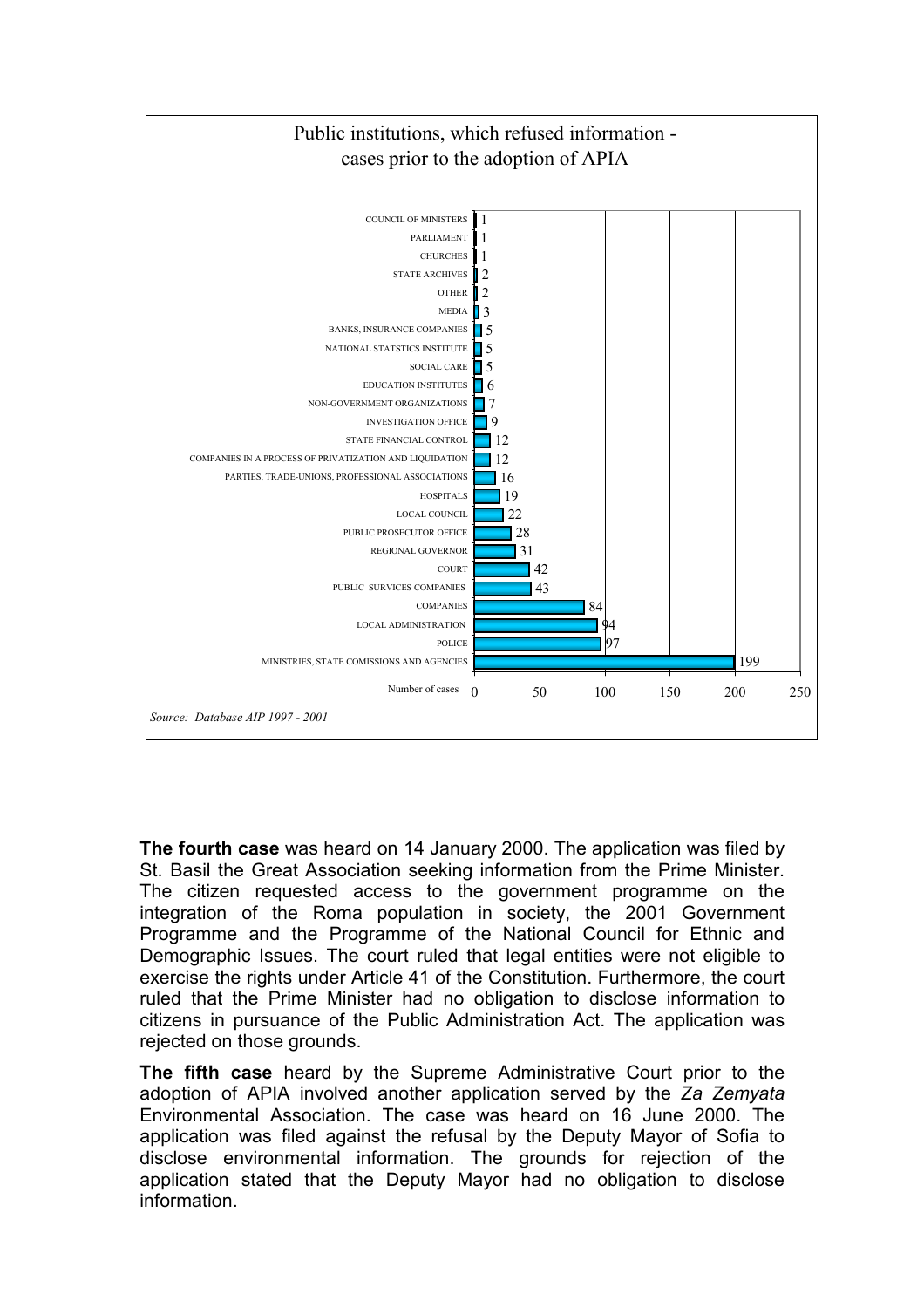**The sixth case** dating back to the times prior to the adoption of APIA was heard on 24 February 2000. The application was filed by an individual citizen against the tacit denial by the Director of the Press Centre and PR Office of the Ministry of the Interior. The requested information concerned data included in the MoI information bulletin about seized drug shipments. The court rejected the application on grounds of the fact that the requested information was generated at another MoI subdivision and therefore the Press Centre and PR Office had no obligation to disclose it.

#### **Cases after the Adoption of APIA**

The attitudes of those seeking information and those disclosing information have changed since the adoption of APIA. Most journalists continue to seek information orally but they increasingly make reference to APIA. Individual citizens and NGOs started filing written requests for access to information. Similarly, the conduct of the public administration tends to reveal its awareness of the fact that disclosure is required by law and it is not a matter of good will on part of civil servants. The initial steps were made towards the fulfilment of the active obligation of the central and local government authorities throughout the country.

The AIP legal team, in its turn, started providing legal assistance (consultations, writing of requests, applications) with reference to the provisions of APIA. Some specific problems emerged in this enforcement process. It became imperative to develop best practices.

The AIP received 135 cases since the adoption of APIA. 80 out of them relate to violations of the right to access information. Only eight of them started with a written request. In 23 cases, the administration refused to disclose information without any specific reasons cited.

The procedure started with verbal requests in 73 cases. In 17 out of them the denial has not been accompanied by any specific reasons cited. In 23 cases, requests have been filed in writing in accordance with APIA with the assistance of the AIP. Citizens, journalists or representatives of nongovernmental organisations seek the assistance of the AIP team for drawing up specific requests for information in the respective cases. Typically government authorities provide access to information after our intervention. Otherwise the case is brought to the court of law provided that the person seeking information is willing to do so.

The cases of refusal to disclose information are based on the most common reasons for refusal from the earlier times – no specific reasons cited or judgements of the civil servant or the supervisor. When requests are served in writing, the bodies envisioned in APIA tend to be more committed and make greater efforts to fulfil their obligations prescribed by law.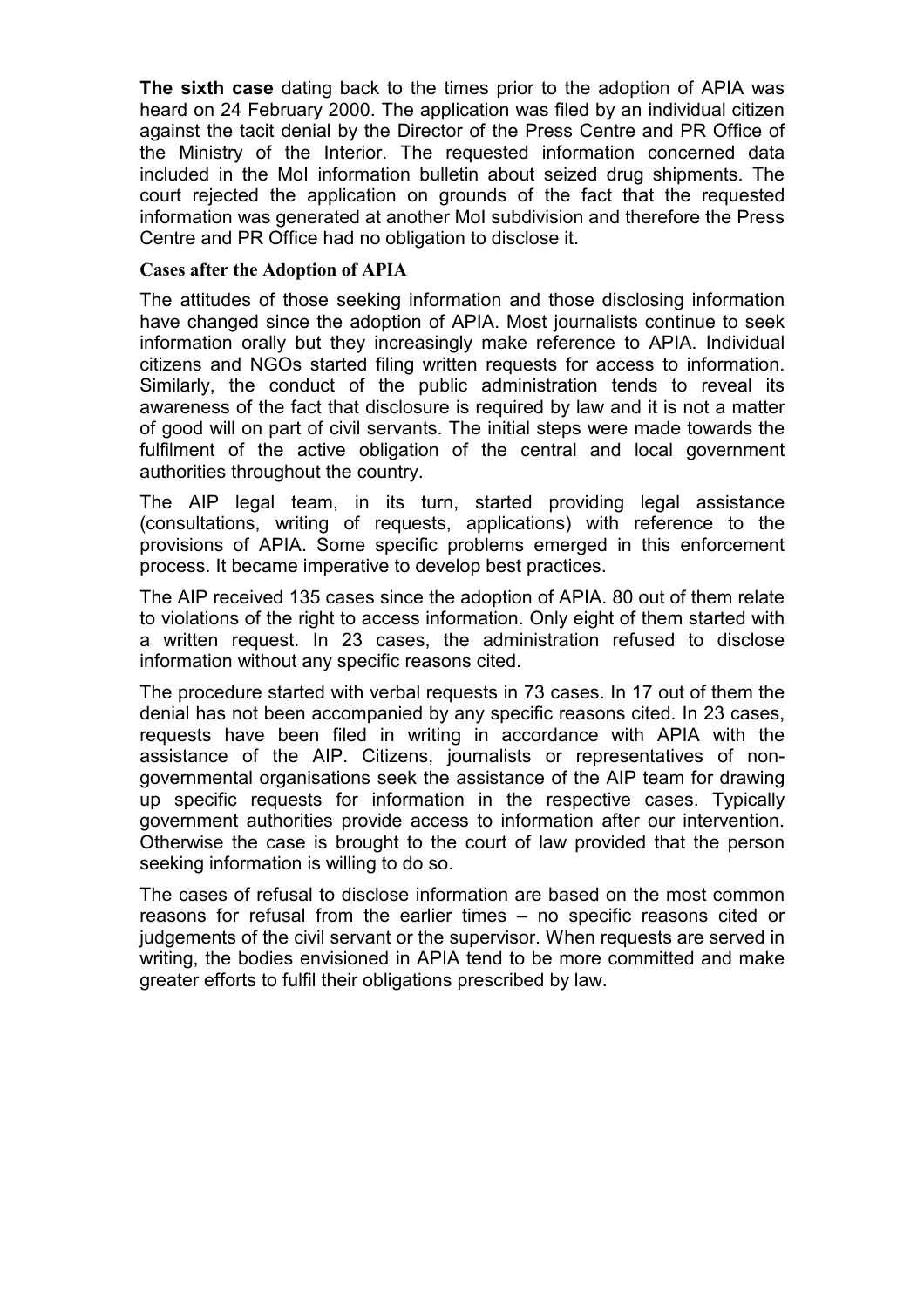

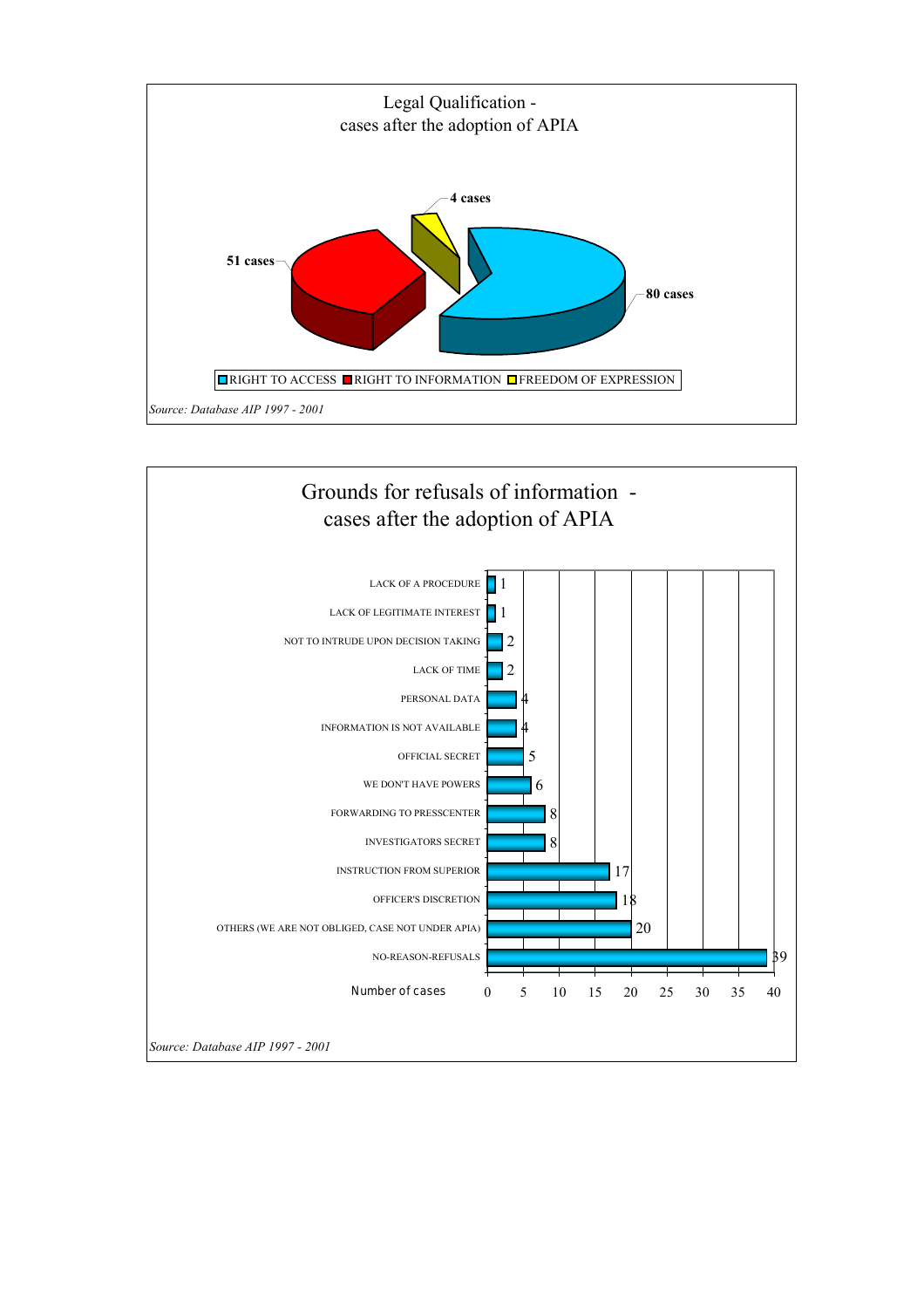

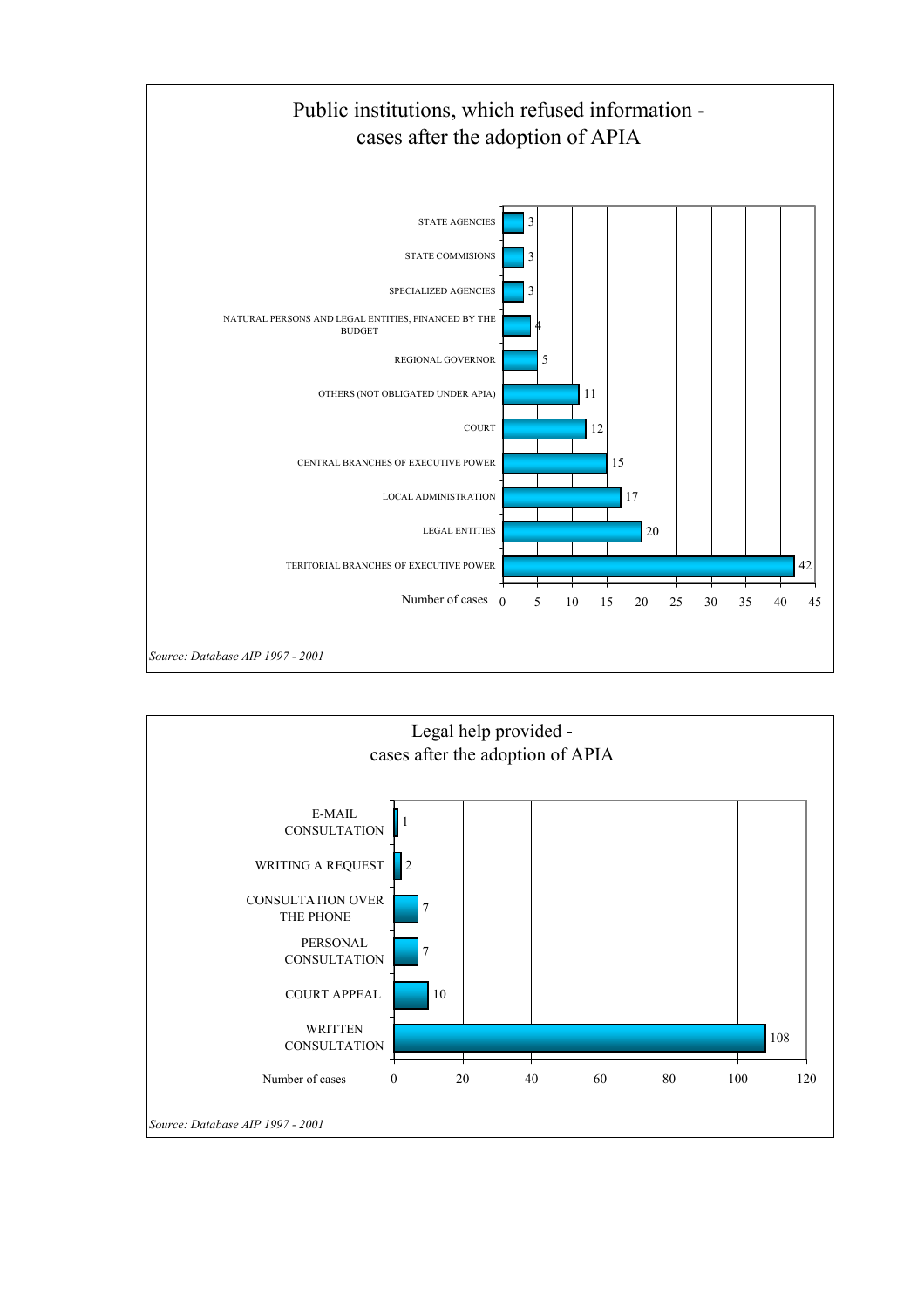Court Practice after the Adoption of APIA

The legal experts of the *Access to Information Programme* highlighted some problems as early as the time of the public debate prior to the adoption of APIA. After the adoption and entry into force of the law, practices put forward some problems to be referred to the judiciary. These problems are quite varied. For example, sometimes information is denied on grounds of more than one reason or no specific reasons are cited. Sometimes the relevant body fails to issue a decision within the prescribed time limits and waits for the refusal to disclose information to be brought to the court. There are cases when the relevant body tries to negotiate with the person seeking information after the application has already been served to the court. This line of conduct of public institutions comes to show, *inter alia*, that the judicial review is effective not only with a view to the final court judgement but also because of its preventive function.

Practices have revealed that in spite of the administrative penalty provided in APIA for culpable officials failing to issue a decision with the prescribed time limits, the actual imposition of this penalty is rare. The reasons lie largely in the lack of a specific unit responsible for receiving requests for access to information (Article 15, para 1, subpara 4) and specific persons to examine requests (argument referring to Article 28, para 2). Hence the problems related to administrative procedures and the judicial supervision under APIA include the cases of "tacit denial"31 recognised in the Bulgarian legal system.

There are also other cases of tacit denial, i.e. when it is not the head of an administrative structure (i.e. the competent authority) but another official that issues the decision. That was seen in the cases where the decision to refuse access to information was signed by the Deputy Minister rather than the Minister of the Environment and Waters or the Director of the Liquidation and Insolvency Department at the Ministry of Economy rather than the Minister of Economy $32$ .

The question as to what information is to be deemed public was raised in the very first case after the adoption of APIA. The definition under Article 2, para 1 should be taken into consideration in each specific case. In that case, the question was whether a letter written by the government body on the interpretation of the tax legislation was related to public life and created opportunities for forming independent opinion.

The definition of the scope of the term "public information" is associated with the scope of the term "personal information" ("personal data"), the access to which is not regulated by APIA in accordance with the provisions of Article 2, para 3. Various bodies offer different interpretations in their decisions. For example, the Ministry of Education and Science claimed that the names of persons who signed statements of findings or penalty orders as issuers or witnesses constituted a case of personal data. No reference was made to the

<sup>&</sup>lt;sup>31</sup> There has been no court practice yet but the judges from the Sofia City Court and the Supreme Administrative Court participating in the workshop in February 2001 were unanimous that the tacitsilent denial was also subject to appeal.

 $32$  The question here is whether this is a case of tacit or explicit denial. It seems that if there is no evidence to prove that the person giving the answer has been authorised to do so by the competent authority, the object of the appeal should be the tacit denial by the competent authority.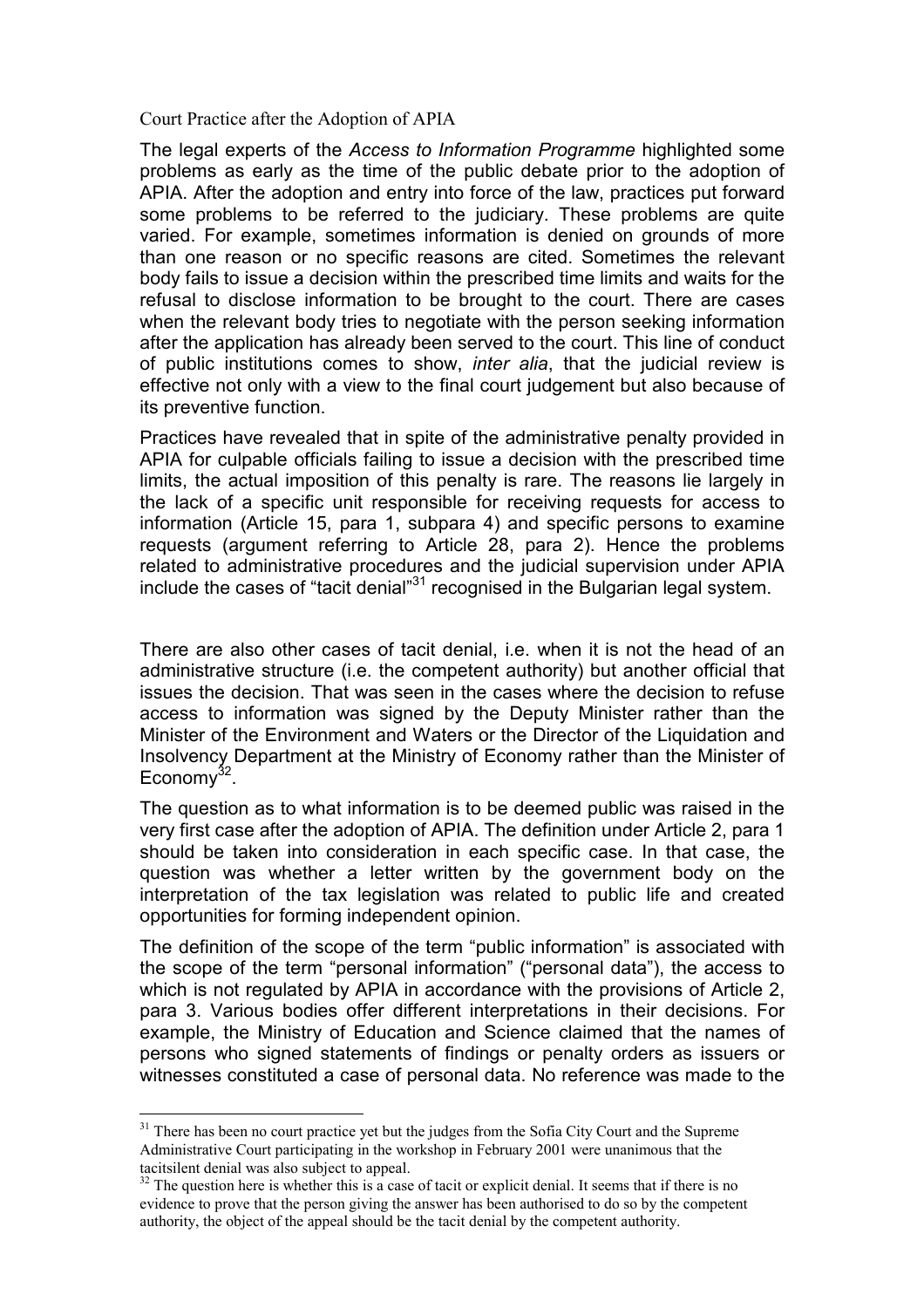source of this conclusion included in the decision to refuse access to information but we could assume that the Minister considered names to be "data revealing public identity".

Those two cases have brought about one more question, i.e. is it lawful to refuse access to the whole information contained in a document (denial to give a copy of the whole document) in the context of the provisions of APIA envisioning partial access to information (Article 7, para 2, Article 31, para 4 and Article 37, para 2)? In both cases, no copy of the document was given. In the case of D.T. vs. the Chief Tax Officer, one of the reasons for the refusal was that the letter contained data of a third party, which constituted official secret within the meaning of paragraph 1 of the Code of Tax Procedure. Hence practices have revealed so far that the bodies envisioned in APIA are still insensitive to this important detail of the obligation to ensure access to information.

Of course, the major problems in the cases of refusal to disclose information relate to the restrictions of the right to access information. For the time being, the most common restrictions invoke the protection of personal information (personal data) and the provisions of Article 13, para 2 of APIA.

Institutions do not follow a uniform line of conduct in citing personal data protection as grounds for refusal. The Mayor of Montana made the greatest efforts to seek the consent of the persons affected by the request for information (Article 31, para 1). The Chief Tax Officer and the Ministry of Education and Science did not find it necessary to resort to such procedures and refused to disclose information without asking the affected persons about their opinion.

As to the information related to Article 13, para 2, practices are quite varied. The Minister of Finance presented the complete file on the drafting of his Order No. 10 of 2001. At the same time, the provisions of Article 13, para 2 were invoked in the cases of the refusals to provide copies of the minutes taken at a meeting of the Liquidation and Insolvency Commission at the Ministry of Economy, the minutes taken at a meeting of the Council of Ministers and the minutes taken at a meeting of the Higher Expert Board at the Ministry of Education and Science<sup>33</sup>. These refusals, as well as the order issued by the Prime Minister, item 4 of which states that materials, minutes and verbatim reports of the meetings of the Council of Ministers are restricted in pursuance of Article 13, para 2 of APIA, tend to reveal distorted interpretation of these provisions<sup>34</sup>. The final solution of the problem whether minutes and verbatim reports of meetings of collective bodies fall within the purview of Article 13, para 2, subpara 1 will be of decisive importance.

<sup>&</sup>lt;sup>33</sup> The refusal by the Deputy Minister of Education and Science, although worded quite generally with reference to Article 37, para 1, subpara 1 covering state and official secrets and the information under Article 13, para 2, is most likely based only on the last of this series of restrictions.

<sup>&</sup>lt;sup>34</sup> The law allows the relevant bodies to make judgements as to disclose information or not. None of the bodies of the executive power is authorised to further specify these provisions. Hence the existence of sufficient grounds for denial is to be judged on a case-by-case basis.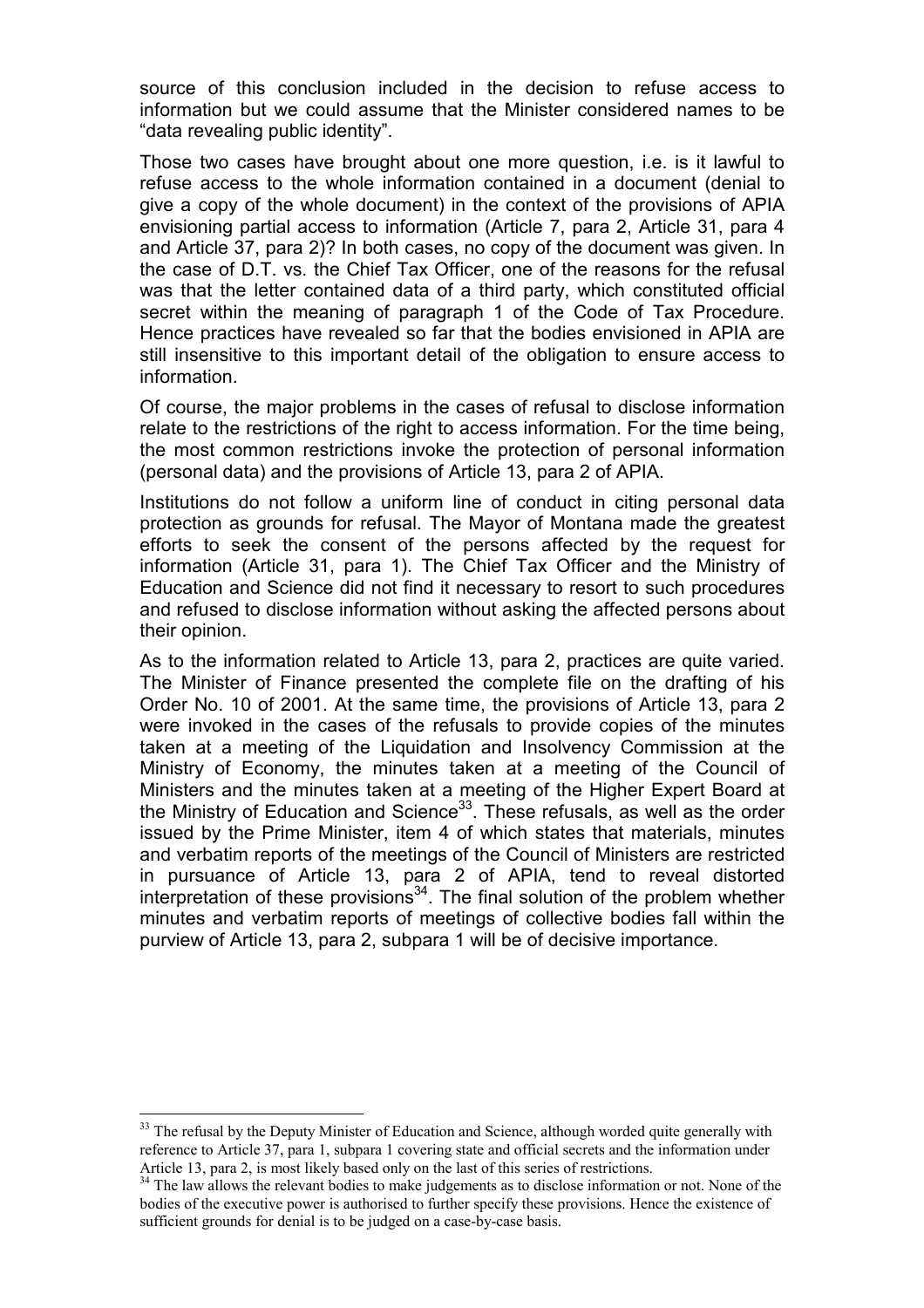#### **SCHEDULES**

#### **Litigation July 2000 – 12 April 2001**

- 1. An individual citizen served a request in writing to the Chief Tax Officer (CTO) to receive a copy of a letter by the CTO containing interpretation of some provisions of the Code of Tax Procedure. A private company published such letters in the form of brochures. Within the prescribed 14 days, the CTO refused to grant access to the document, stating that the information sought did not constitute a case of public information within the meaning of Article 2, para 1 of APIA and it was an official secret within the meaning of #1, subpara 1 of the Additional Provisions of the Code of Tax Procedure. Having received the denial, the citizen turned to the AIP team for help in drawing up and filing an application against the CTO decision with the Sofia City Court. The application asserted that the information was public because it concerned all citizens and clarified the application of laws by the tax administration. The information did not constitute any secret because the citizen requested the name of the recipient of the letter deleted prior to the submission of a copy. The case will be heard on 12 June 2001.
- 2. A non-governmental organisation served a request in writing prepared by the AIP legal experts to the Chief Prosecutor's Office (CPO) in order to receive information about the number of signals and complaints of ethnic discrimination filed with the Prosecutors' Offices for the last few years. The CPO referred the request to the Sofia Prosecutor of Appeal and no answer was sent back. Within the prescribed time limits, the AIP filed application in pursuance of the provisions of APIA. The application stated that decisions to refuse access had to be given in writing and reasons had to be attached thereof. Besides, we added that we saw no grounds for denial in that particular case. After the filing of the application, the CPO sent a letter to explain that it did not collect any information of that type. As a result of the talks between the NGO and representatives of the CPO, an out-of-court agreement was reached and the application was withdrawn.
- 3. A non-governmental organisation requested a copy of the minutes taken at a meeting of the Higher Environmental Expert Board at the Ministry of the Environment and Waters. The Board included representatives of environmental NGOs. After consultations with the AIP team, a written request was submitted to the Ministry in order to obtain a copy of the document. Within the prescribed time limits, access to information was denied on grounds of Article 37, para 1, subpara 1 of the APIA (the information constituted state or another secret protected by law and had no significance in itself). The legal experts of the AIP prepared the documentation and the refusal was appealed before the Supreme Administrative Court within the prescribed time limits. The application stated that the minutes contained a decision which was a case of public information because it affected the rights of many people and the activities of the Ministry on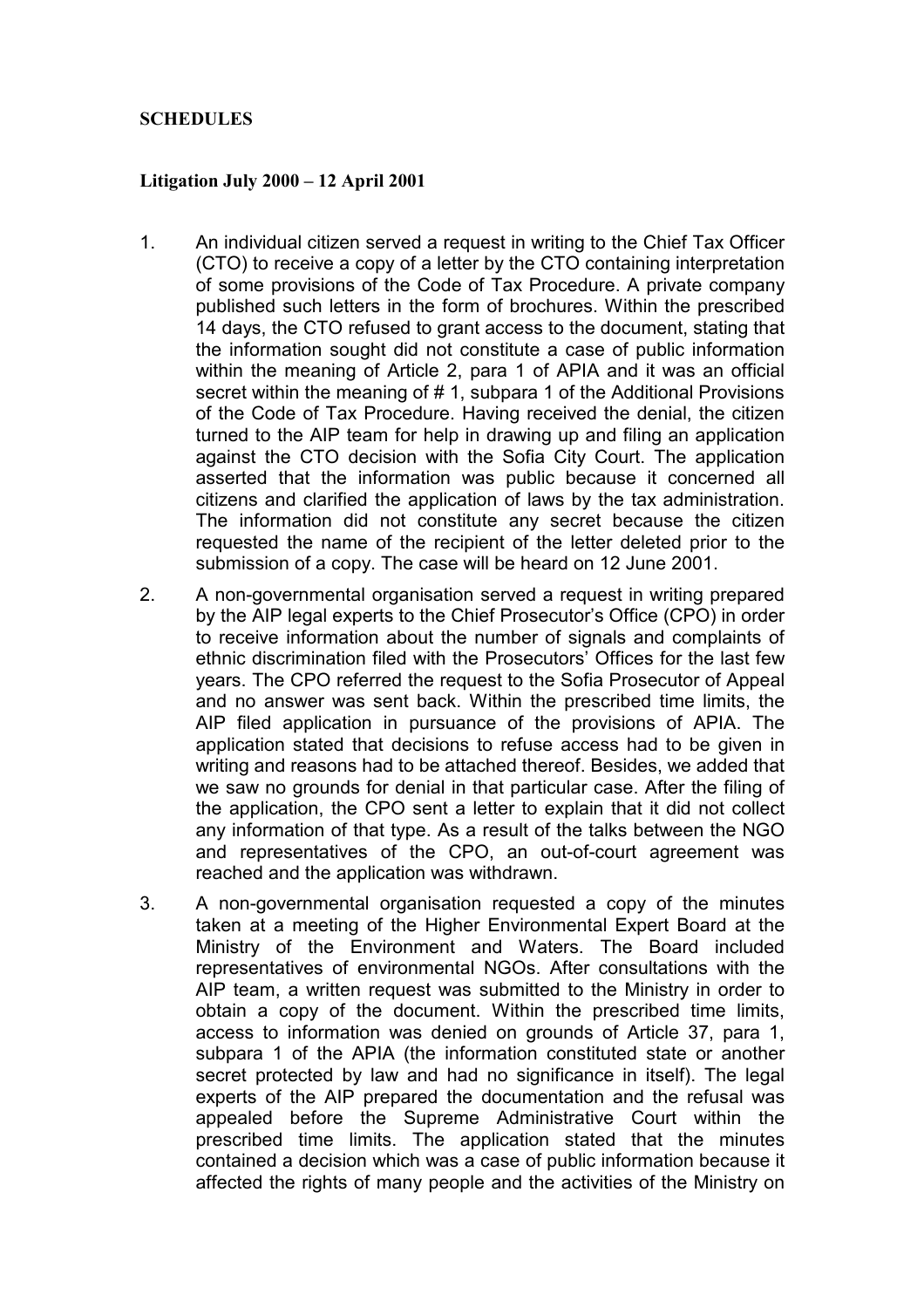those matters, while no grounds for denial existed because the meeting was held in public. The litigation is pending.

- 4. An individual citizen requested a copy of the minutes taken at a meeting of the Liquidation and Insolvency Commission at the Ministry of Economy and two other documents of the Ministry. Within the prescribed time limits, the Ministry replied and provided copies of the two documents but refused to disclose the minutes. The reasons invoked the provisions of Article 13, para 2. Having received the denial, the citizens sought assistance from the legal experts of the AIP. After the consultations, application was drawn up and filed with the Supreme Administrative Court against the refusal of the Ministry to provide access to information. The application indicated that the minutes contained a decision and that decisions were instruments constituting official public information within the meaning of APIA. Hence it could not be maintained that it had "no significance in itself". The litigation is pending.
- 5. An individual citizen requested copies of documents related to the use of farmland from the Mayor of Montana. The decision was to grant access to the information about one of the users and deny access to the information about the other users on grounds of Article 37, para 1, subpara 2 of APIA because their interests were affected. A application was filed with the Montana Regional Court, stating that third parties rights were subject to protection only when such protection is explicitly provided by law.
- 6. A non-governmental organisation requested the Minister of Labour and Social Policy to make available a copy of the Personal Social Worker Programme. After the time limits expired, a application was filed. The application stated that decisions to refuse access had to be given in writing and reasons had to be attached thereof. After the application had been filed, the Minister sent a letter with a brief outline of the Programme. However, the NGO was convinced that its right of access was not properly exercised and insisted on its protection. The litigation is pending with the Supreme Administrative Court.
- 7. A non-governmental organisation appealed the refusal of the Executive Director of the Roads Executive Agency to make available copies of the contracts with companies designing the Strouma highway and all related documents. The tacit denial was appealed before the Sofia City Court. The application stated that decisions to refuse access had to be given in writing and reasons had to be attached thereof.
- 8. A non-governmental organisation filed application against the refusal of the Director of the National Health Insurance Fund to disclose information about the 2000 budgets and reports of the Regional Health Insurance Funds (copies), the bank chosen by the NHIF to operate with its resources, the procedure applied to the selection of the bank and the amount of the resources deposited by the NHIF. The refusal to disclose information was given in writing and the following reasons were cited: an official secret within the meaning of # 1 of the Code of Tax Procedure (secret of tax liable persons) was involved; the NHIF report could be received after its promulgation in the State Gazette; and the information about the decision on the selection of banks to operate with the NHIF resources had to be sought from the Managing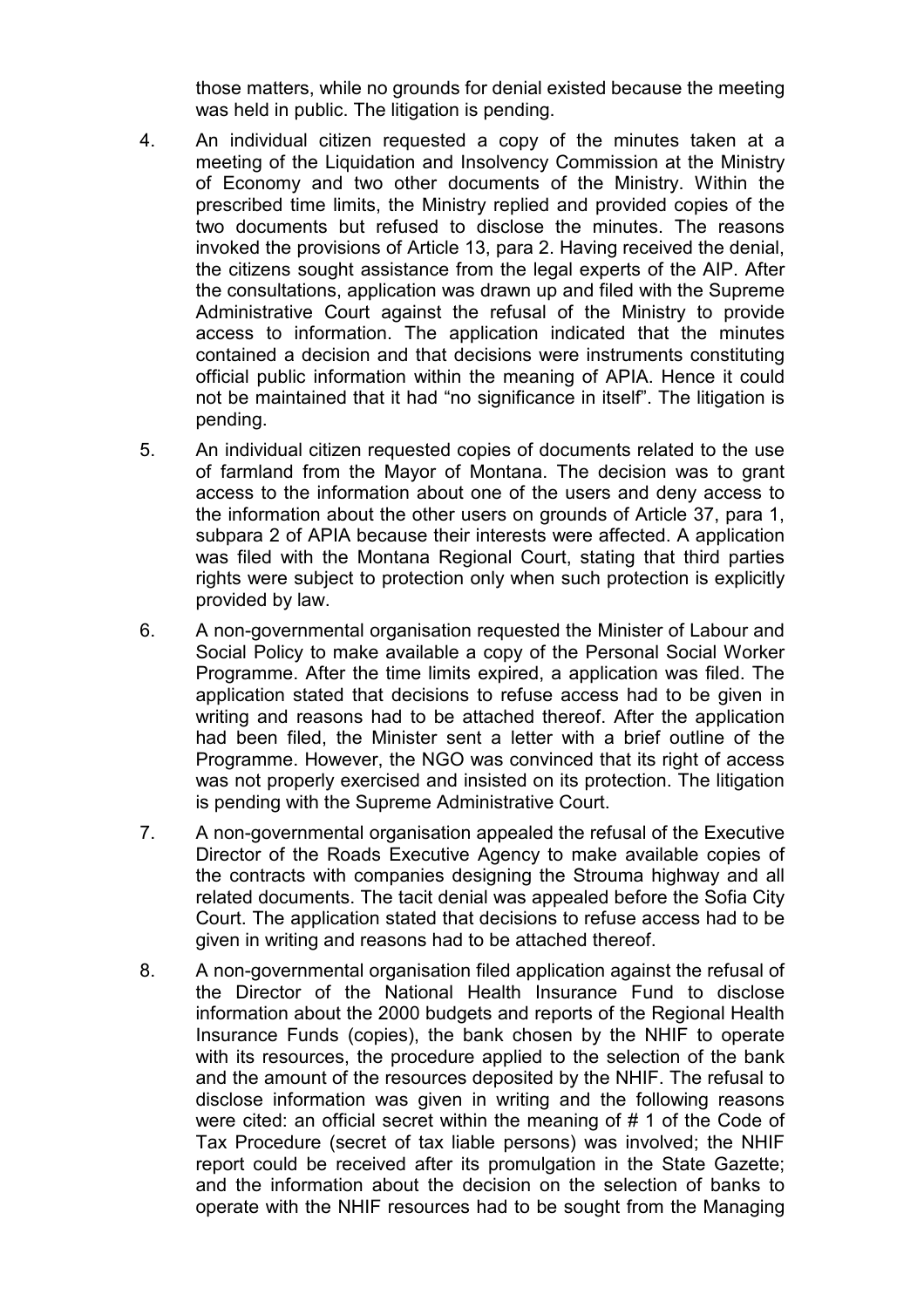Board of the NHIF. Application was filed with the Sofia City Court. The application indicated that facts had to be invoked as grounds for the denial. It remained unclear why a secret existed within the meaning of the Code of Tax Procedure. Paragraph 1 of the said Code made reference to different cases and a specific case had to be invoked in the denial. The body envisioned in APIA was the NHIF in its capacity of a public law entity and since it was represented by the Director, it was wrong to refer the request to the Managing Board.

- 9. The Access to Information Programme submitted a request to the Ministry of Education and Science to obtain copies of the instruments concerning the teaching of Islam and Christianity as optional subjects at school. The tacit refusal by the Ministry was appealed before the Supreme Administrative Court on grounds that decisions to refuse access had to be given in writing and reasons had to be attached thereof.
- 10. An individual citizen filed application against the refusal of the Ministry of the Environment and Waters to make available copies of statements of findings and penalty orders issued to sanction a municipal company in Dupnitsa within the framework of the relevant administrative procedure. Other documents were also requested. The decision given in writing refused access to information. There the Minister stated that the requested documents contained personal data of the persons who had signed the documents as issuers and witnesses. The refusal was attacked before the Supreme Administrative Court on the following grounds: (i) the requested information did not contain any personal data within the meaning of the law; and (ii) even if there had been any personal data, the Ministry had to grant partial access to that information.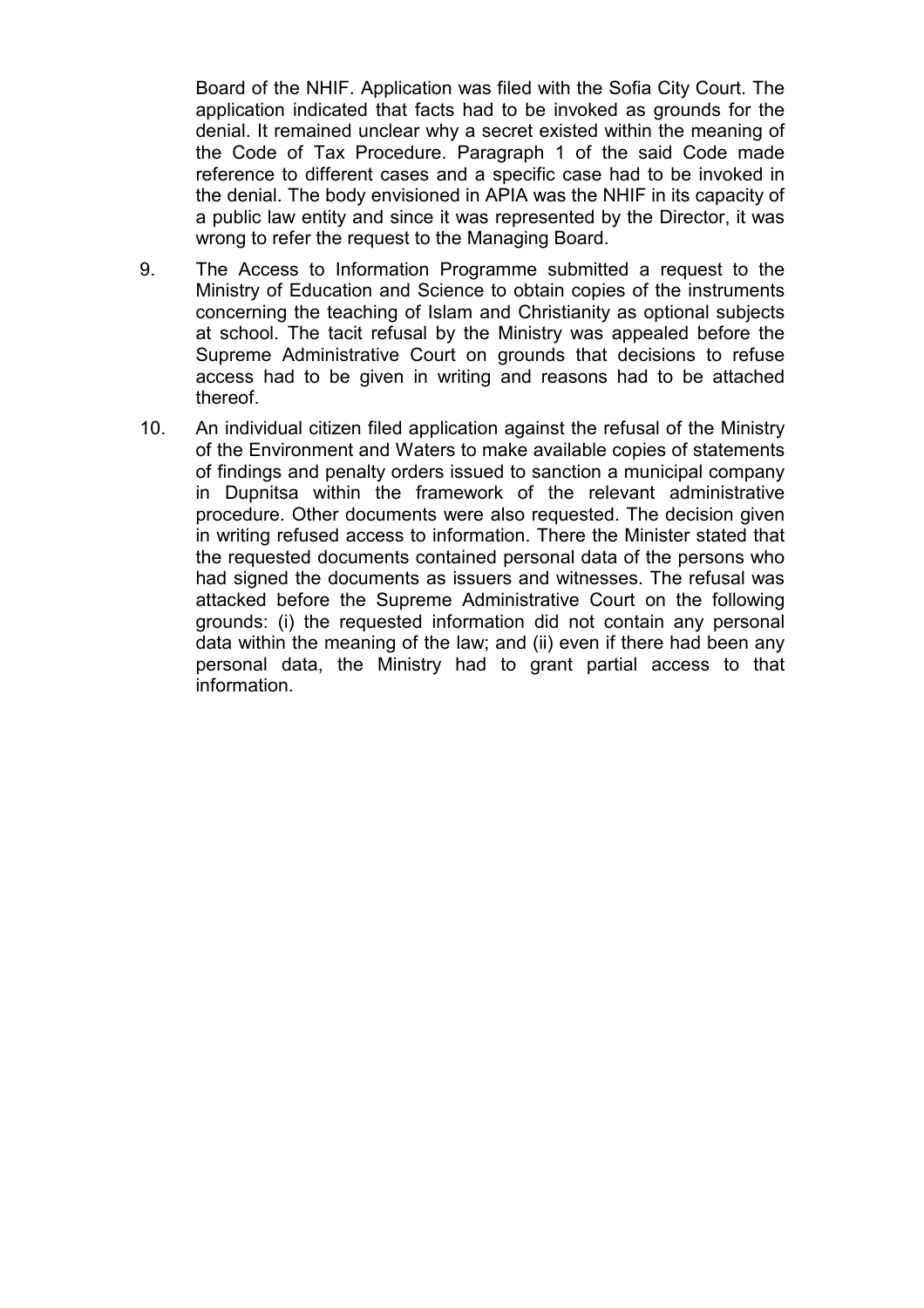#### **Fulfilment of the Obligations under APIA by the Bodies of the Executive Power (findings of the pilot survey conducted by the AIP)**

#### Methodology of the Survey

The objective of the survey conducted by the AIP team was to check whether the active obligations under APIA were fulfilled five months after the effective date of the law.

The survey was conducted from 1 December 2000 to 9 March 2001 in 26 regional centres across the country. Over the period from 1 to 15 December 2000, 22 AIP co-ordinators carried out the survey in the regional subdivisions of central government bodies and the local administration. In the beginning of February 2001, the new AIP co-ordinators continued the survey in Smolyan, Pernik and Kyustendil. A month later, in March 2001, the report on the Capital Municipality and the central government bodies (ministries and other institutions) was added to the already collected data.

The survey was based on a questionnaire. There were direct interviews of the heads of the relevant bodies or the heads of press centres and PR offices. Some questionnaires were sent by mail and the AIP received the answers in written form

Officials were asked the following questions:

- 1. Have you designated premises where documents disclosed under APIA can be read?
- 2. Have you designated the place where the requests under APIA can be submitted?
- 3. Have you appointed an official to be responsible for granting access to information under APIA (search for documents and making them available for reading, copying of documents, preparation of transcripts)?
- 4. If not, have you assigned these responsibilities to another official?
- 5. Have you made arrangements for the disclosure of the information under Article 15, para 1 of APIA:
- (a) Description of powers;
- (b) List of the instruments issued;
- (c) Description of information arrays;
- (d) Name, address, telephone number and working hours of the contact person?

The AIP co-ordinators conducted the interviews in all regional centres except for Silistra (the AIP has no co-ordinator there), the City of Sofia (except for the Greater Sofia Municipality) and the District of Sofia.

The survey covered **26 municipalities**. The information about **regional governments, Territorial Tax Offices (TTO), Regional Directorates of the Interior (RDI), Regional Health Insurance Funds (RHIF), Employment Offices (LO) and Hygiene and Epidemiological Inspectorates (HEI) covered 25 cities**. Since Regional Inspectorates for the Environment and Waters (RIEW) are established in pursuance of the Environmental Protection Act and the Regulations on the Structure and Activities of Regional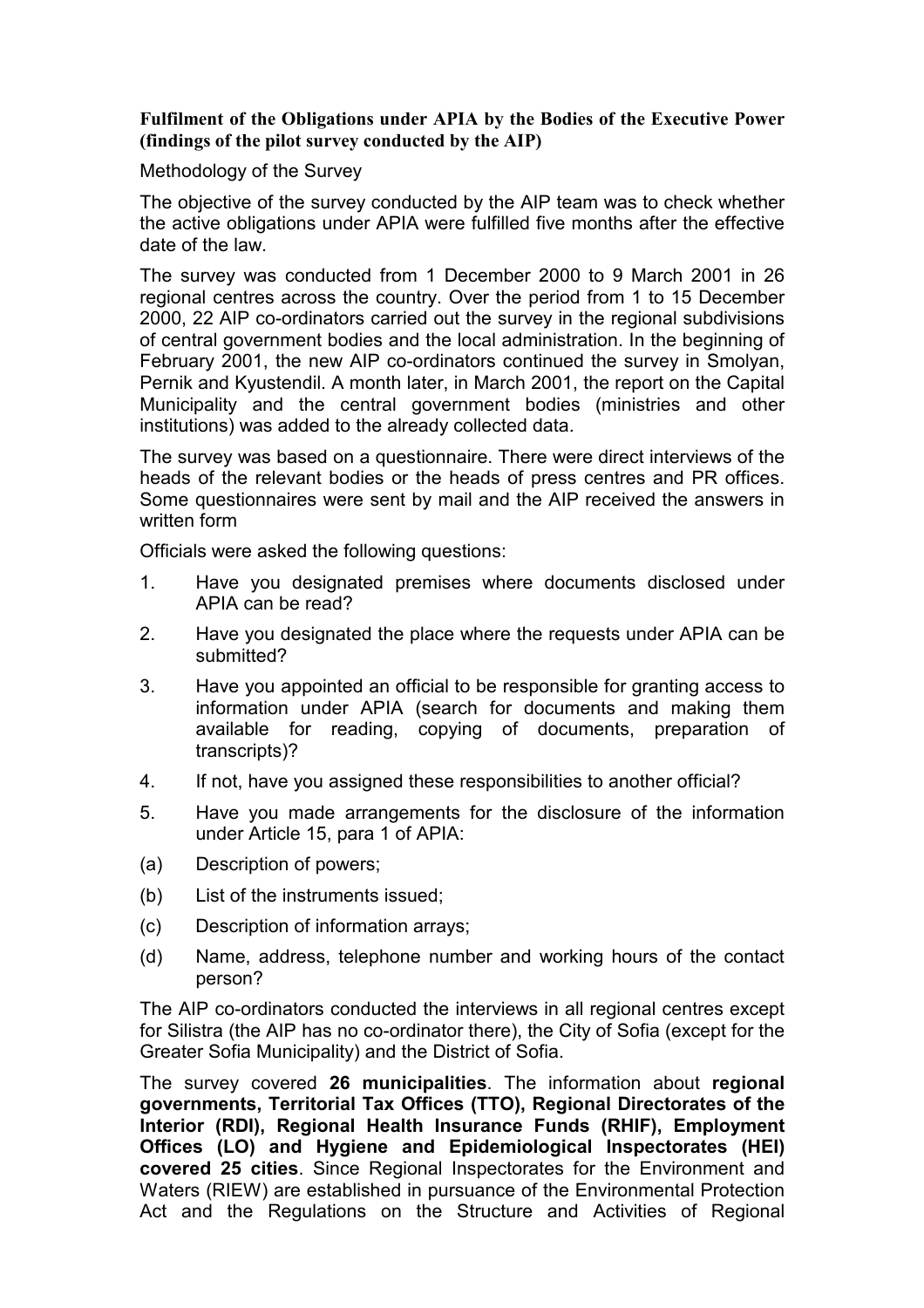Inspectorates for the Environment and Waters and therefore they do not follow the administrative division of the country, the cities of Kyustendil, Gabrovo, Dobrich, Vidin, Yambol, Sliven, Kurdjali, Lovech and Razgrad do not have regional structures of this type. **The survey covered 15 RIEWs.**

Since there were broad discretionary powers given to interviews as to which institutions to interview, the AIP co-ordinators interviewed the heads of other six institutions. There exist specific administrative structures at some places. Such structures like the Sea Administration in Varna, for example, were interviewed as well. Other interviewers chose subdivisions of the State Financial Control, District Courts, Regional Building Supervision Inspectorates and Regional Social Security Offices. The AIP statistic covered the data received from: **Regional Government, Local Administration, HEI, Labour Office, Territorial Tax Office, Regional Directorate of the Interior, Regional Health Insurance Fund, and Regional Inspectorate for the Environment and Waters**.

A total of **15 ministries and 4 institutions, i.e. the Chief Tax Office (CTO), the National Health Insurance Fund (NHIF), the State and Internal Financial Control Agency and the National Accounts Office**, received requests for information under APIA. Registered letters were sent to them to request access to public information on 13 February 2001. No answers were received in the prescribed time limit under APIA, except from the CTO, the Ministry of Justice and the Ministry of Transport and Communications. The remaining 12 ministries, as well as the NHIF, the National Accounts Office and the State and Internal Financial Control Agency failed to fulfil their active obligation to disclose public information under APIA.

The total number of interviews was 216.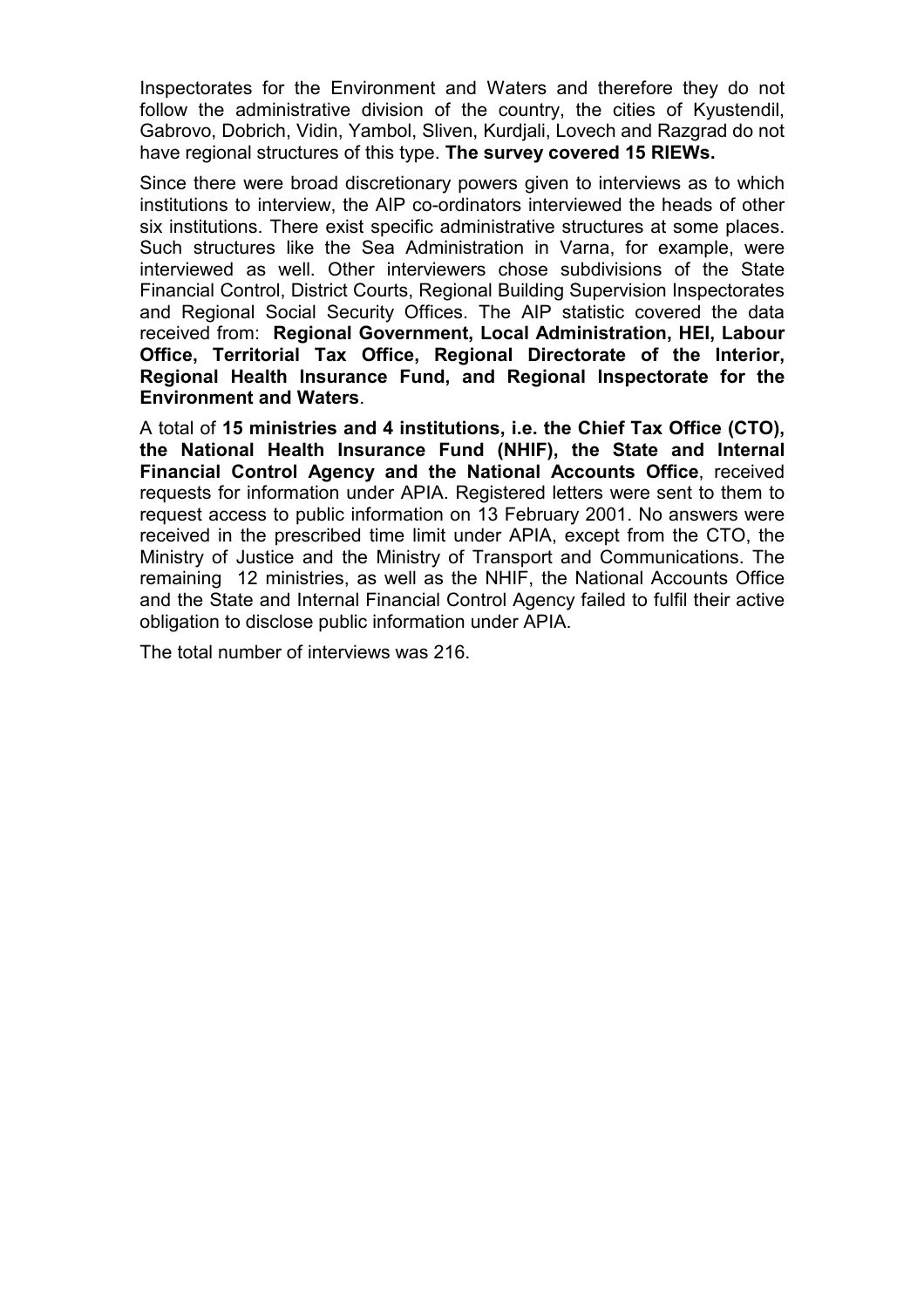#### **The summarised findings of the survey point to the following typical cases:**

#### **Designated premises to read documents under APIA (Question 1)**

Over the period of the survey after the adoption of APIA, 107 central and local administrative structures had not designated premises to read requested documents yet. That was the situation at 16 TTOs. No premises were designated also at 13 employment offices and an equal number of RHIFs and HEIs in the surveyed 25 regional centres in the country. Local governments in 18 regional centres had designated premises for reading documents. 19 RDIs and 7 RIEWs (out of 15) has designated such premises.

The survey revealed that among central government bodies only the Chief Tax Office and the Ministry of Justice and European Legal Integration had designated premises for reading documents requested under APIA.

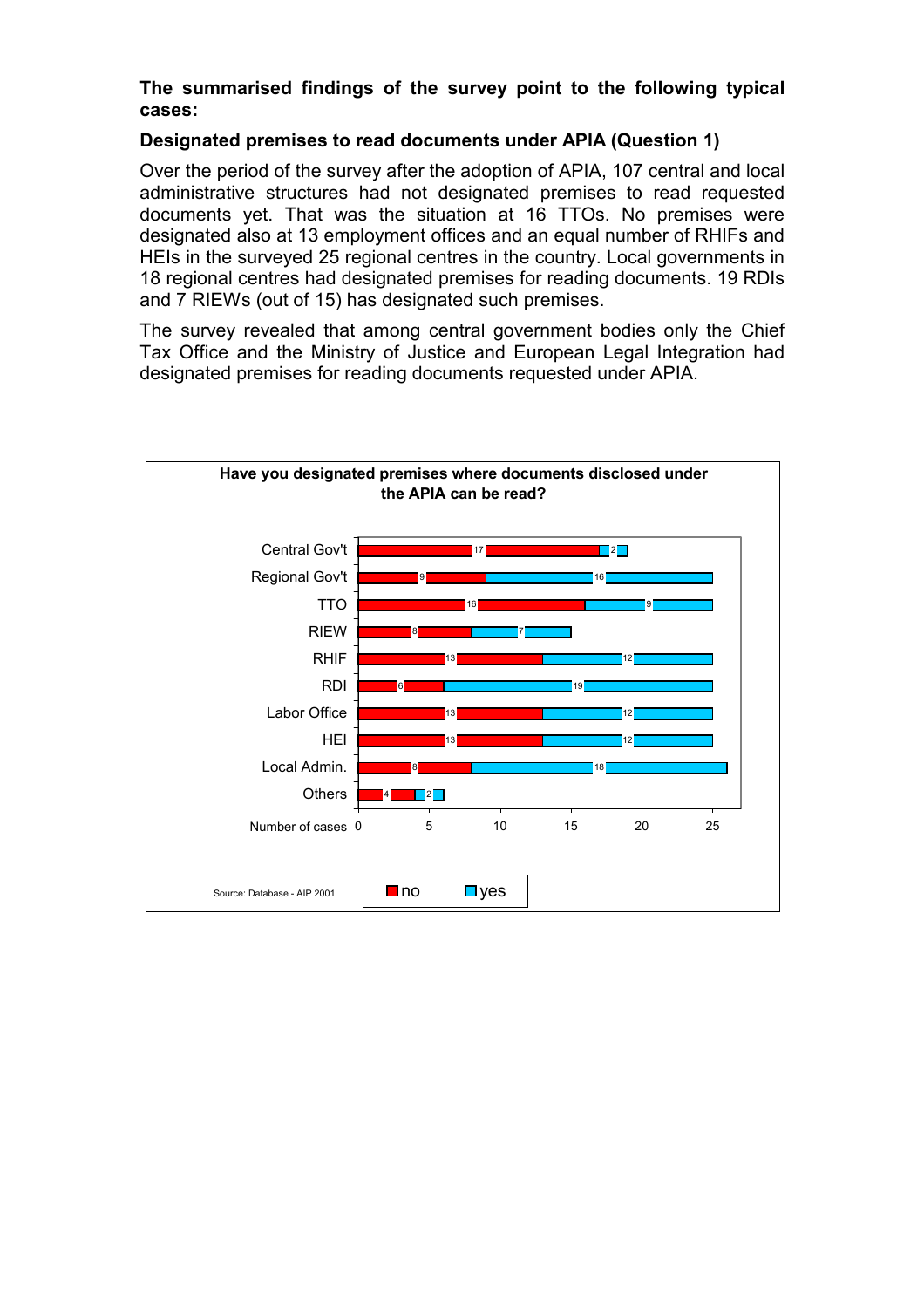## **Designated place to submit requests under APIA (Question 2)**

A total of 97 administrative structures had failed to designate a place where requests could be submitted under APIA. The active obligation under APIA was not fulfilled in 6 local administrations, 9 RDIs and 8 RIEWs (out of 15). The administrative reform aimed at ensuring "one-stop shop" for providing services to the population was probably the reason for only 6 regional governments to have failed to designate such a place. 14 Labour Offices, 12 TTOs and RHIFs, as well as 10 for HEIs had not designated a place to submit requests under APIA.

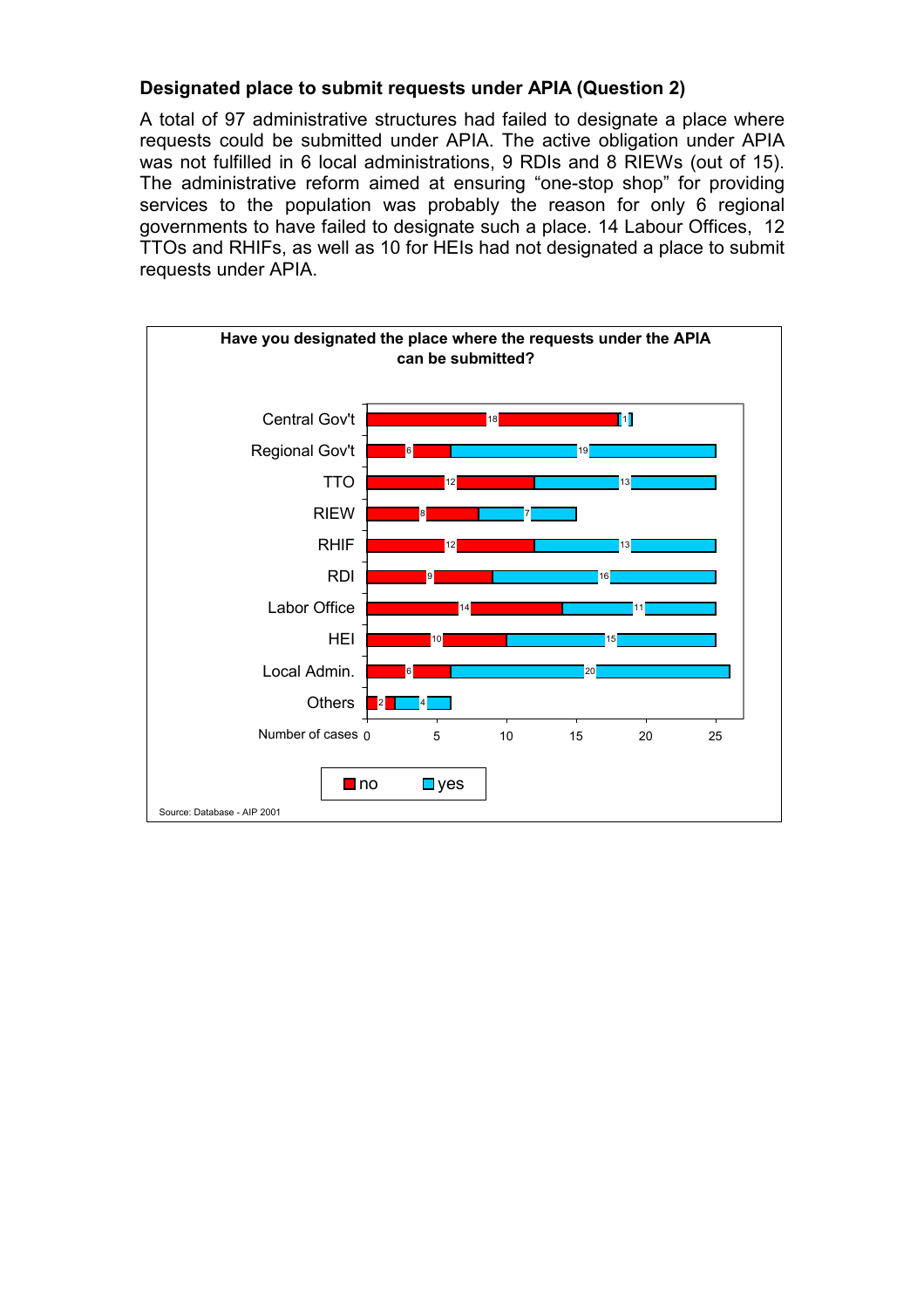## **Appointment of an official responsible for disclosing information under APIA (Question 3)**

136 central and local administrative structures had not appointed officials responsible for disclosing information under APIA. The greatest number of violations was observed in the case of HEIs. 18 regional centres with operational HEI structures had no officials appointed under APIA. 16 Labour Offices and local administrations also had no person specially appointed for that purpose. 14 TTOs had not appointed a person responsible under APIA. 13 RDIs and an equal number of RHIFs in the regional centres were in the same situation. The survey revealed that the regional governments which had not appointed a special person were also 13. The reason probably lies in the fact that many central, regional and local government structures have spokespersons who (perhaps) have been assigned with the active obligations under APIA.

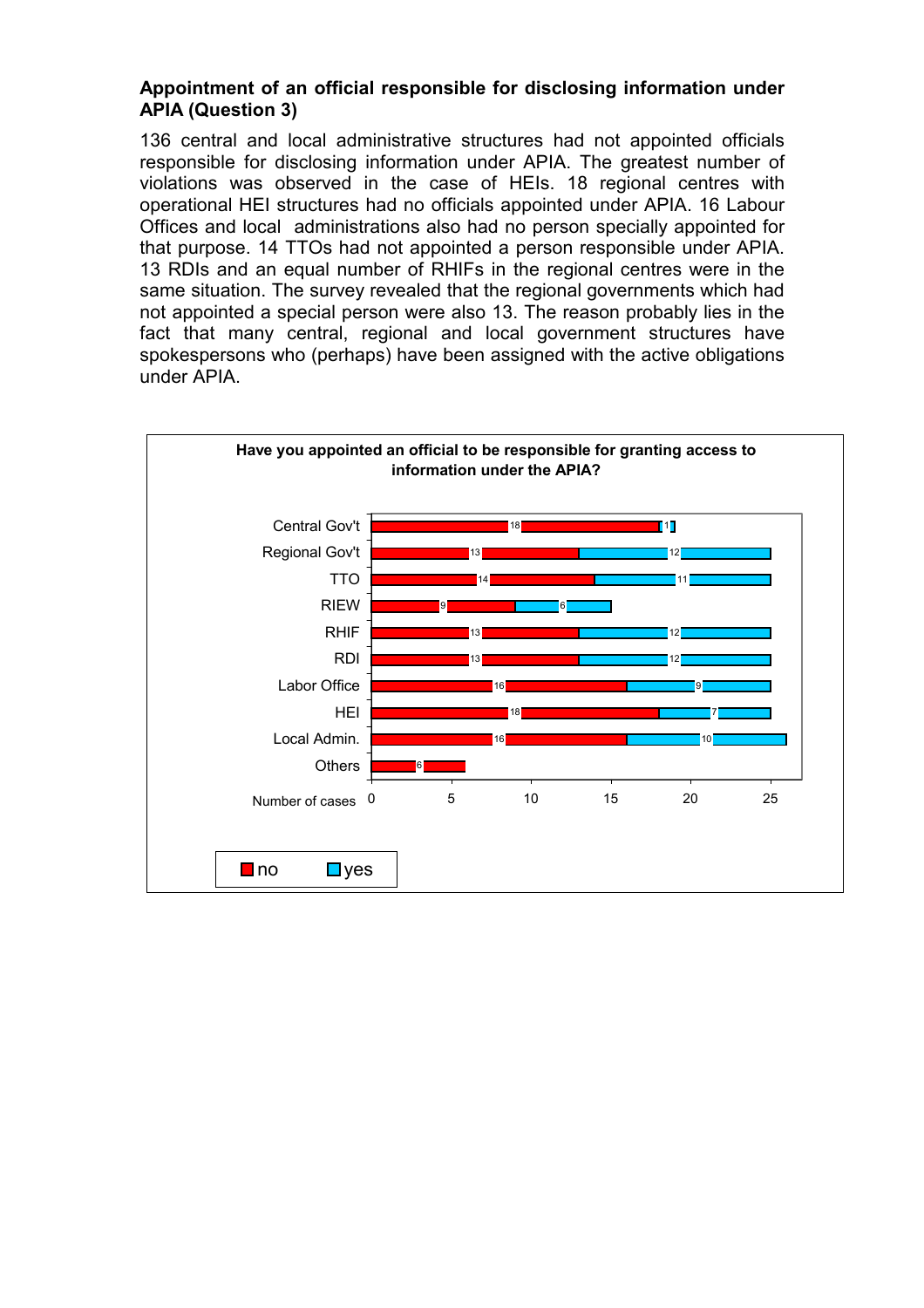# **Assignment of these responsibilities to another official (Question 4)**

The survey indicated that 62 out of 216 central and local government bodies had not assigned the responsibilities under APIA to another official. 12 HEIs has not assigned such responsibilities to any official, 9, 8, 7 and 6 are reported data respectively from the local administrations, regional governments, labour offices and Regional Directorates of the Interior.

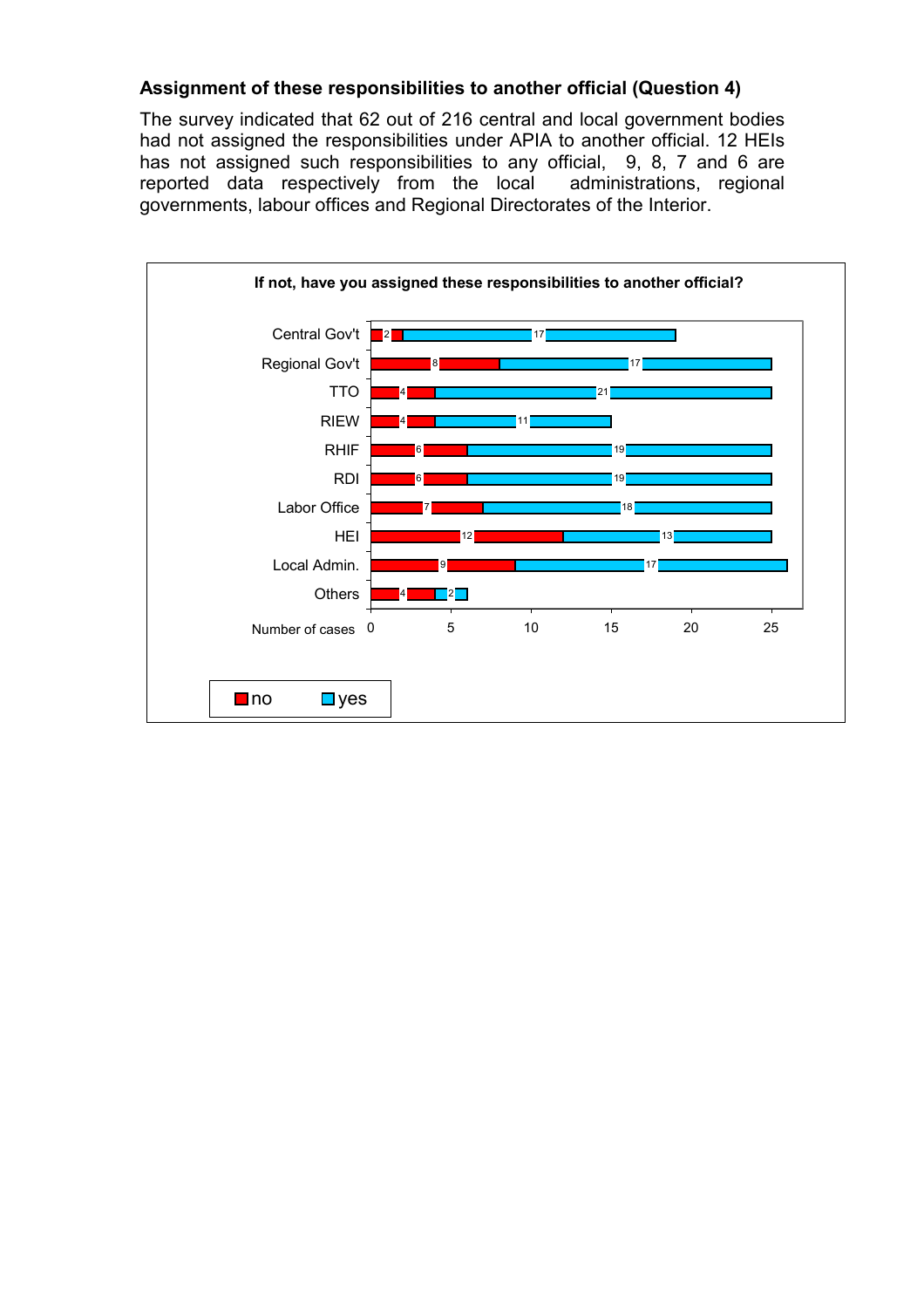## **Disclosure of information under Article 15, para 1 of APIA (Question 5)**

## **A. Description of powers**

The survey revealed that 45 central and local administrative structures fulfilled the obligation for their heads to publish up-to-date information from time to time, describing their powers under Article 15, para 1 of APIA. Descriptions of the functions and responsibilities of their subordinate structures were also subject to publication. Local governments were the first to respond – 10 out of 26 municipalities had already published that information. 5 TTOs and 4 regional governments had followed suit. 171 central and local governments had failed to do so.

Ministries observed the law. They had published the required information on their web sites (www.government.bg).

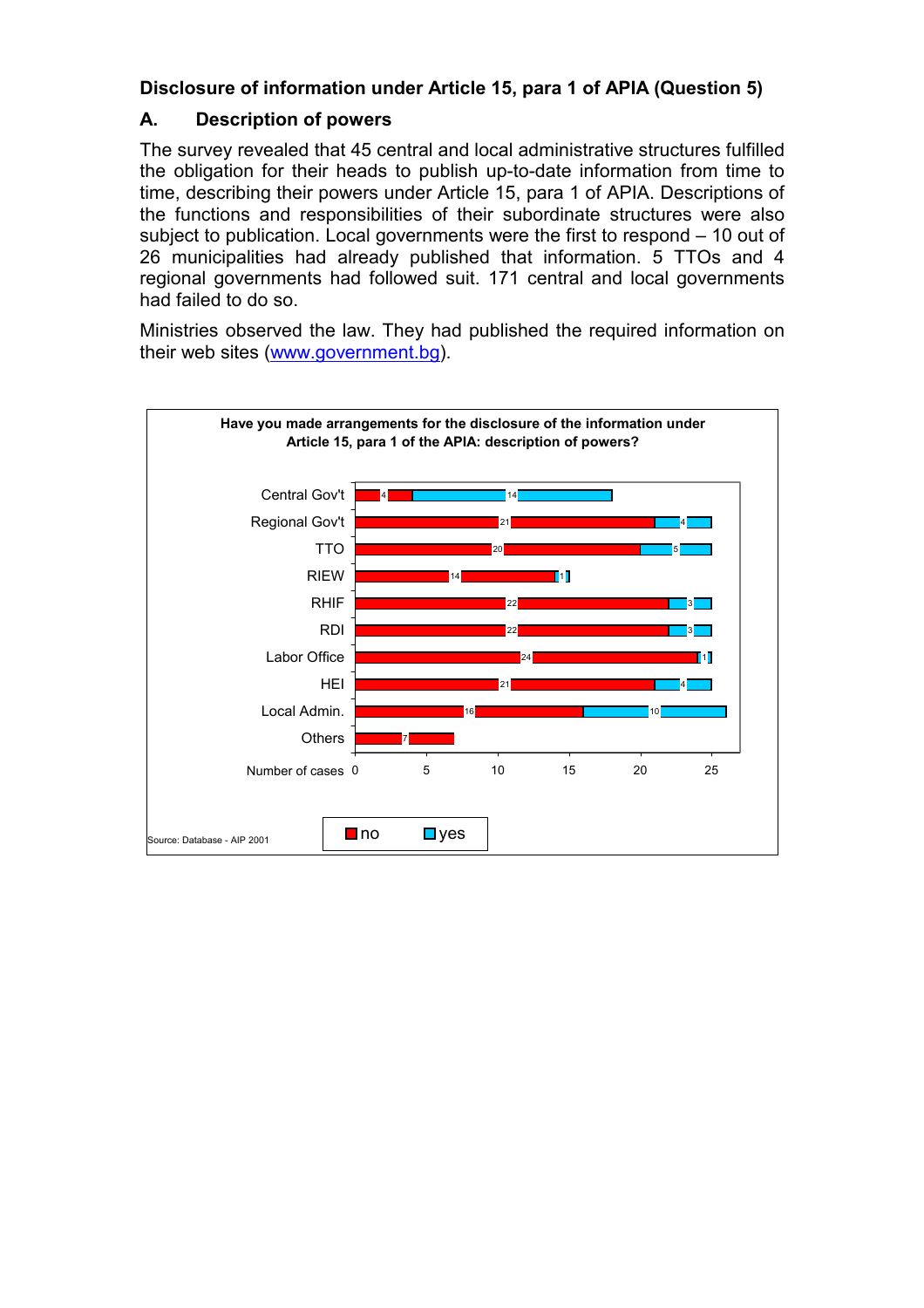## **B. List of instruments**

162 administrations had not compiled lists of the instruments they issued in the discharge of their duties. APIA was not observed in the case of 23 RDIs, 22 labour offices, 21 RHIFs and 20 HEIs. There were 10 municipalities out of 54 administrations, which had fulfilled their obligation under APIA.

Ministries observed the law. They had published the required information on their web sites.

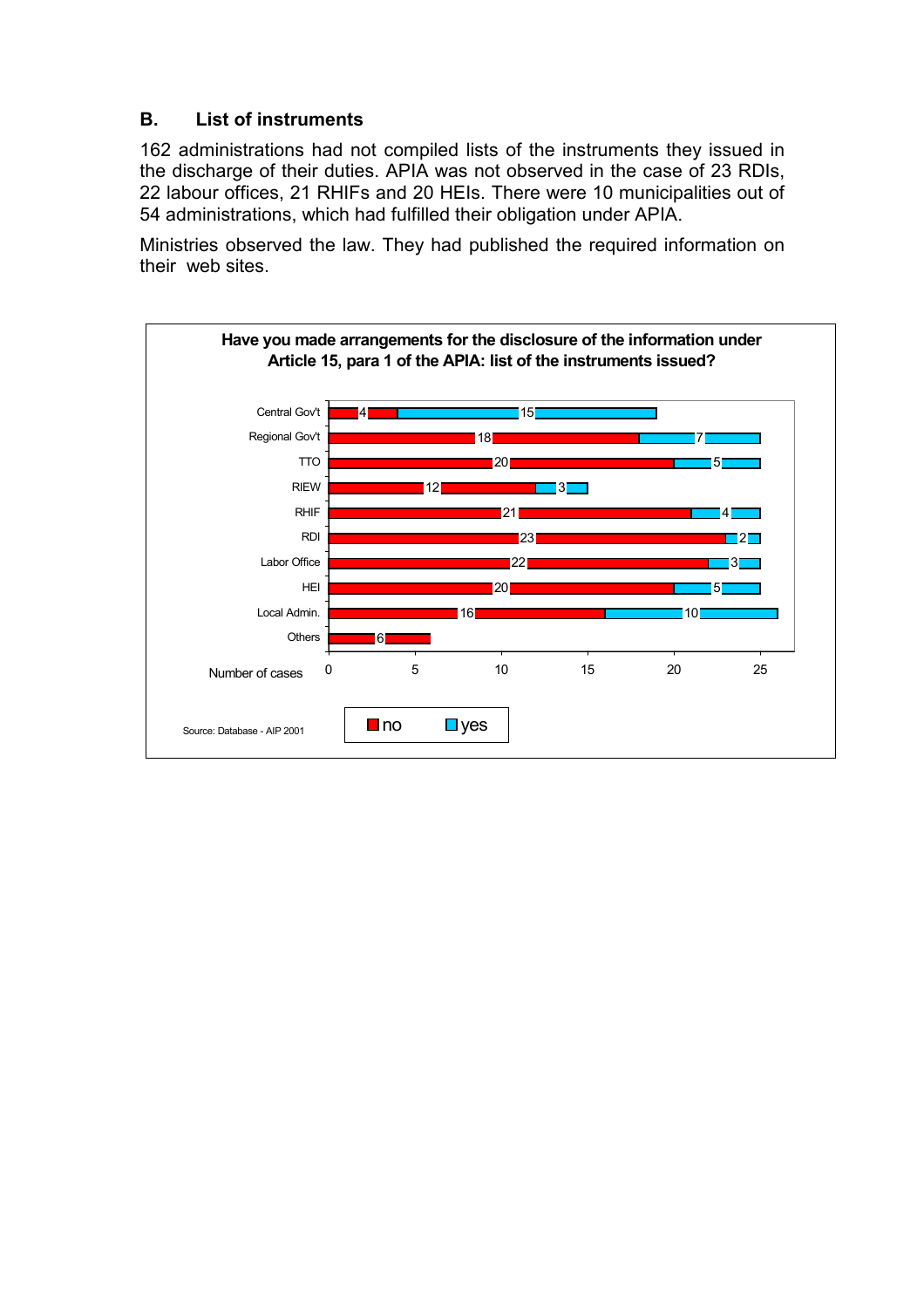### **Description of information arrays**

96 central and local administrative structures had drawn up descriptions of the information arrays and resources they used. The law was observed in the case of 16 municipal mayors, 13 regional governments and 11 labour offices. 14 RIEWs, 20 RDIs, 15 TTOs and an equal number of HEIs had not fulfilled their obligations under APIA.

Ministries observed the law. They had published the required information on their web sites.